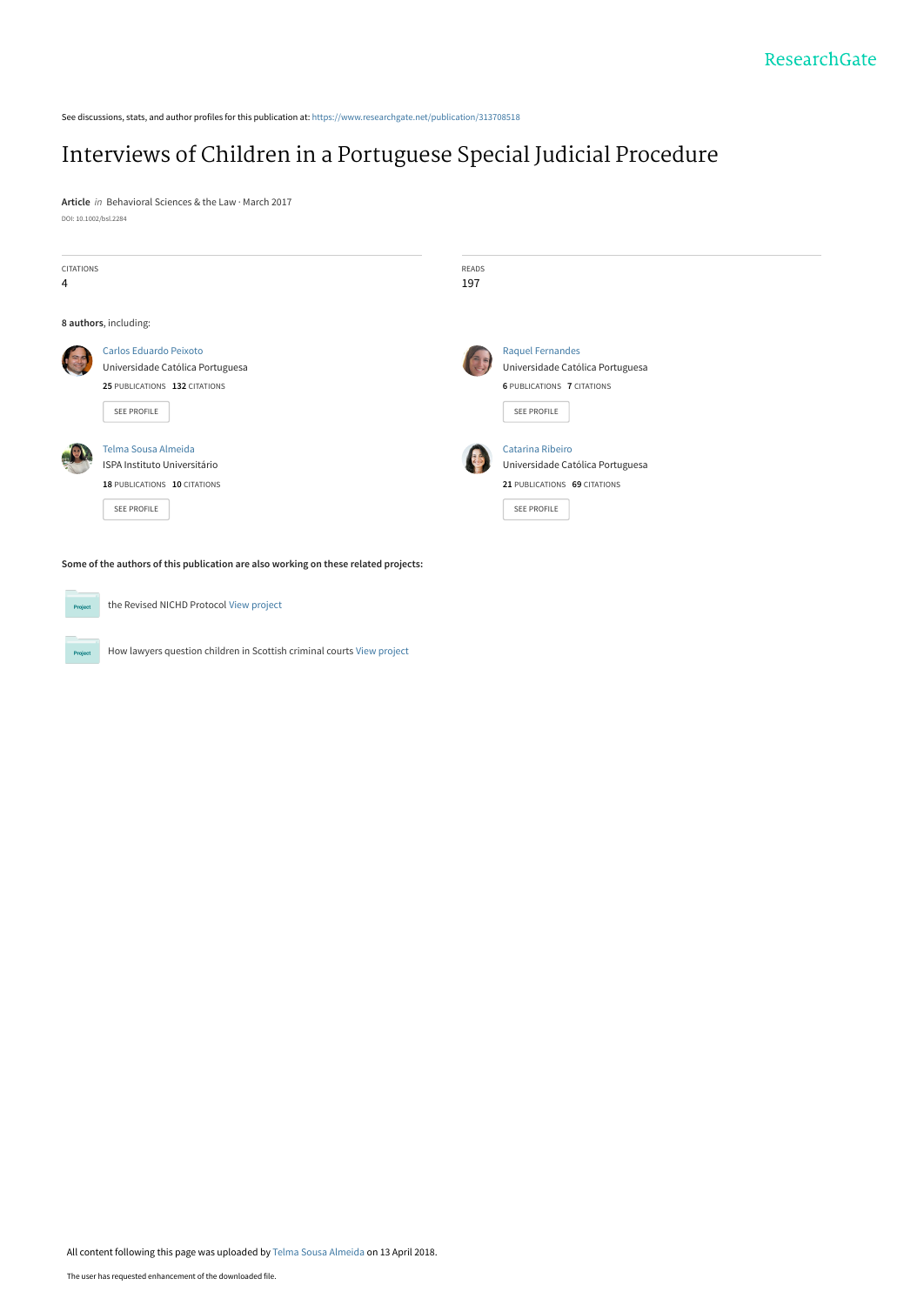## Running Head: CHILDREN'S INTERVIEWS IN PORTUGAL

Interviews of Children in a Portuguese Special Judicial Procedure

Carlos Eduardo Peixoto

Portuguese National Institute of Legal Medicine and Forensic Sciences, I. P. - Northern

Branch

Raquel Veludo Fernandes

Portuguese National Institute of Legal Medicine and Forensic Sciences, I. P. - Northern

Branch

Telma Sousa Almeida

Portuguese National Institute of Legal Medicine and Forensic Sciences, I. P. - Northern

Branch; University of Cambridge, UK

Júlia Marina Silva

Portuguese National Institute of Legal Medicine and Forensic Sciences, I. P. - Northern

Branch

David La Rooy

Royal Holloway University of London, UK

Catarina Ribeiro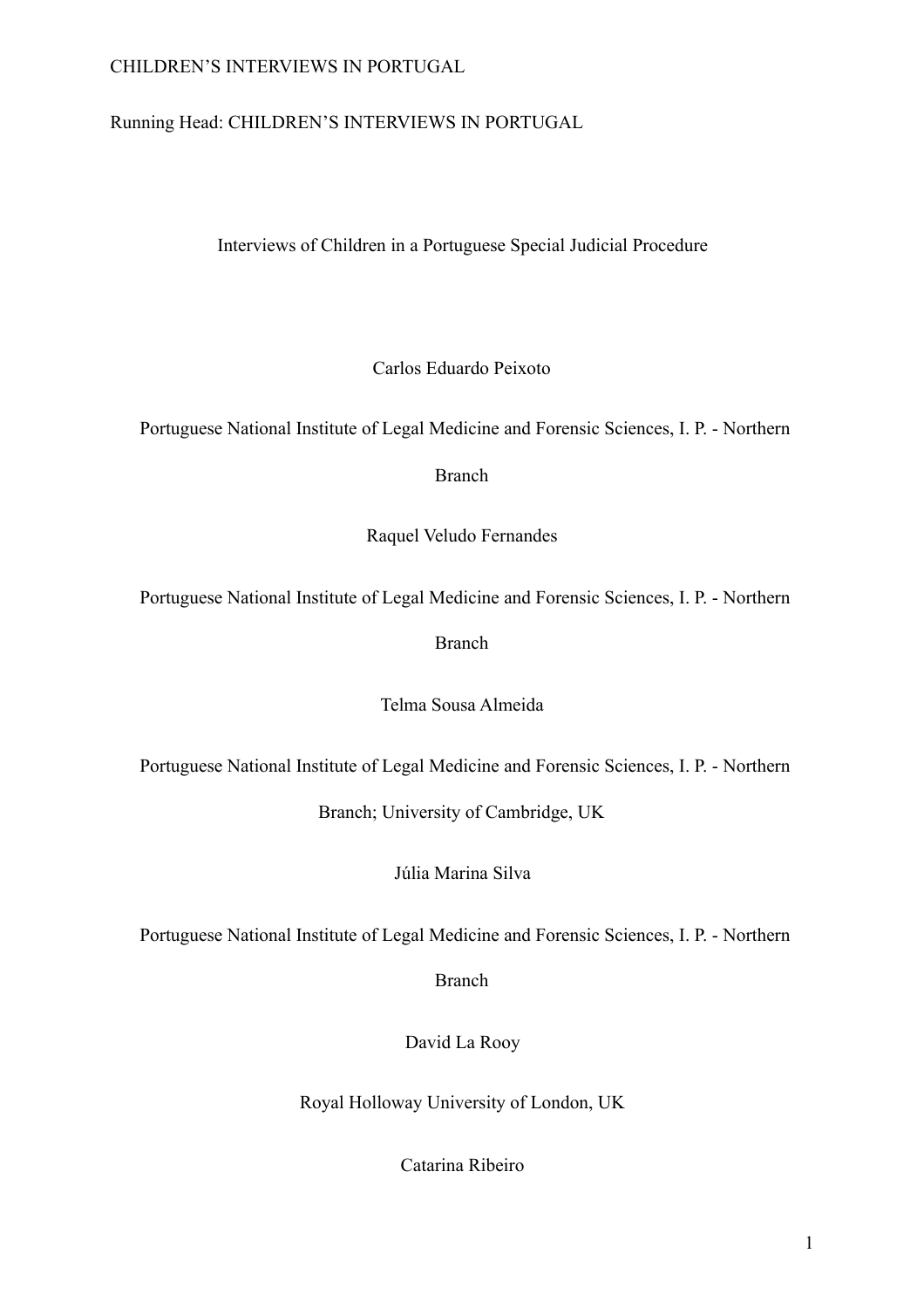Portuguese National Institute of Legal Medicine and Forensic Sciences, I.P. - Northern Branch; Portuguese Catholic University - Porto; Biomedical Abel Salazar Institute - University of Porto, Portugal

Teresa Magalhães

Faculty of Medicine, University of Porto, Portugal; Institute of Research and Advanced

Training in Health Sciences and Technologies (IINFACTS), Department of Sciences,

University Institute of Health Sciences (IUCS-CESPU), Gandra, Portugal

Michael E. Lamb

University of Cambridge, UK

#### Authors' Note

 Correspondence concerning this article should be addressed to Carlos Eduardo Peixoto; E-mail: cespeixoto@gmail.com; Address: Instituto Nacional de Medicina Legal e Ciências Forenses, I.P. – Delegação do Norte, Jardim Carrilho Videira, 4050-167, Porto, Portugal; Phone: 00351917139628; Fax: 00351223325931

Acknowledgment: This research was supported by the Portuguese Science and Technology Foundation (FCT) (PTDC/MHC-PAP/4295/2012) and by the Operational Program for Competitive Factors (COMPETE) (CCOMP-01-0124-FEDER-029554)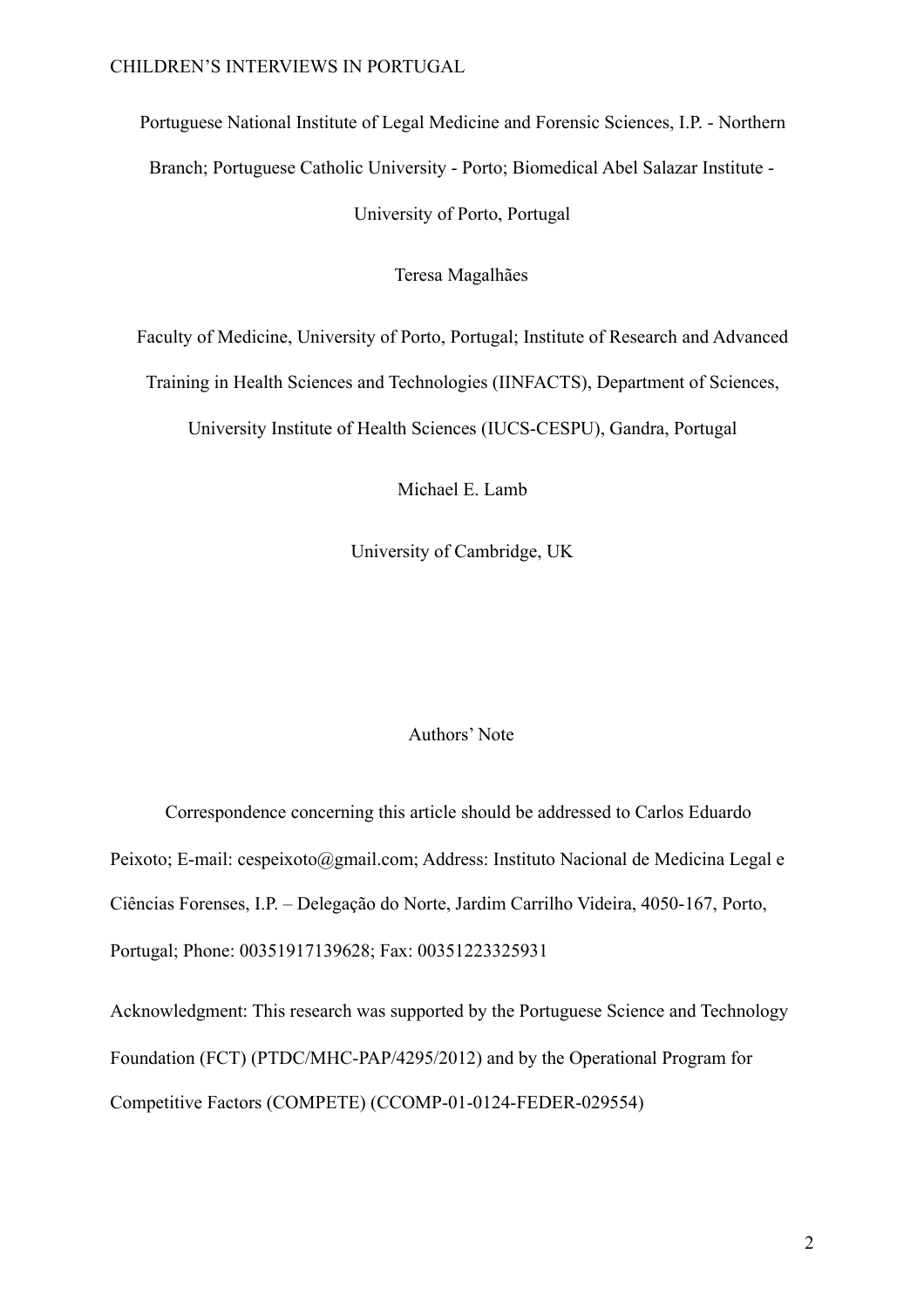The authors would like to thank all the judicial institutions that participated in this study for their cooperation as well as the legal professionals (judges, public prosecutors, and court clerks) who facilitated access to case files and interviews.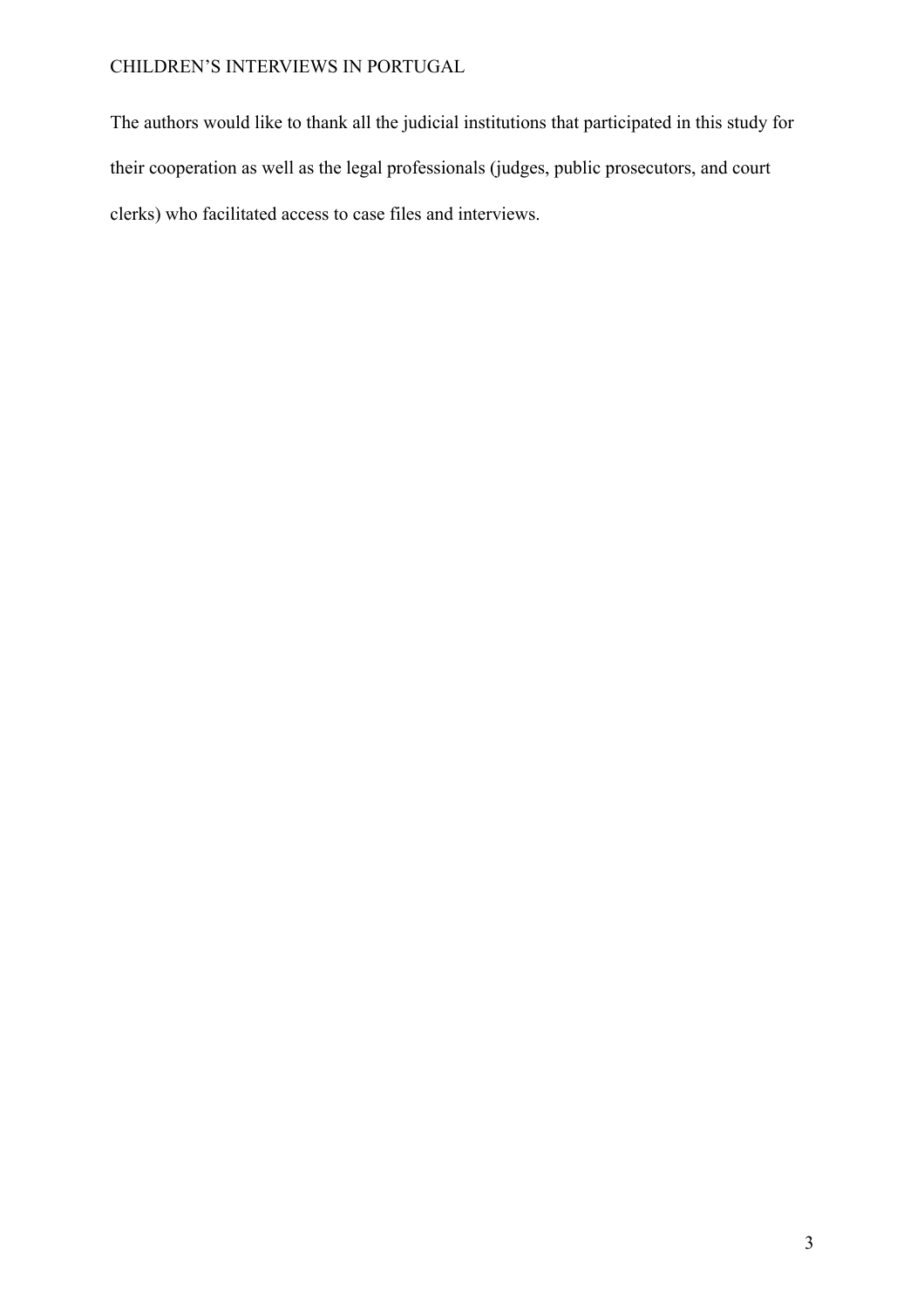#### Abstract

Since 2007, alleged victims of child sexual abuse in Portugal provide evidence in a mandatory "Declarações para Memória Futura" (DMF; English trans. 'Statement for future use') proceeding. In order to protect children from having to testify in court, interviews conducted at the DMF can later be used as trial evidence because the hearings are conducted by judges. The present study examined 137 interviews with 3 to 17-year-olds conducted in several Portuguese criminal courts. Detailed examination of interview transcripts showed that 69% of all questions asked were *option-posing questions*, 16% were *directive questions*, 11% were *suggestive questions*, and only 3% were *open-ended prompts*. The vast majority of details provided by children were thus obtained using the risky recognition-based prompts (i.e., option posing and suggestive questions) associated with the risks of contaminating and limiting children's informativeness, both potential threats to the credibility of their testimony. There is an urgent need to address this issue and consider the implementation of a scientifically validated structured interview protocol in Portugal.

*Keywords*: Forensic Interview; Question Types; Child Abuse; Legal Professionals; Portugal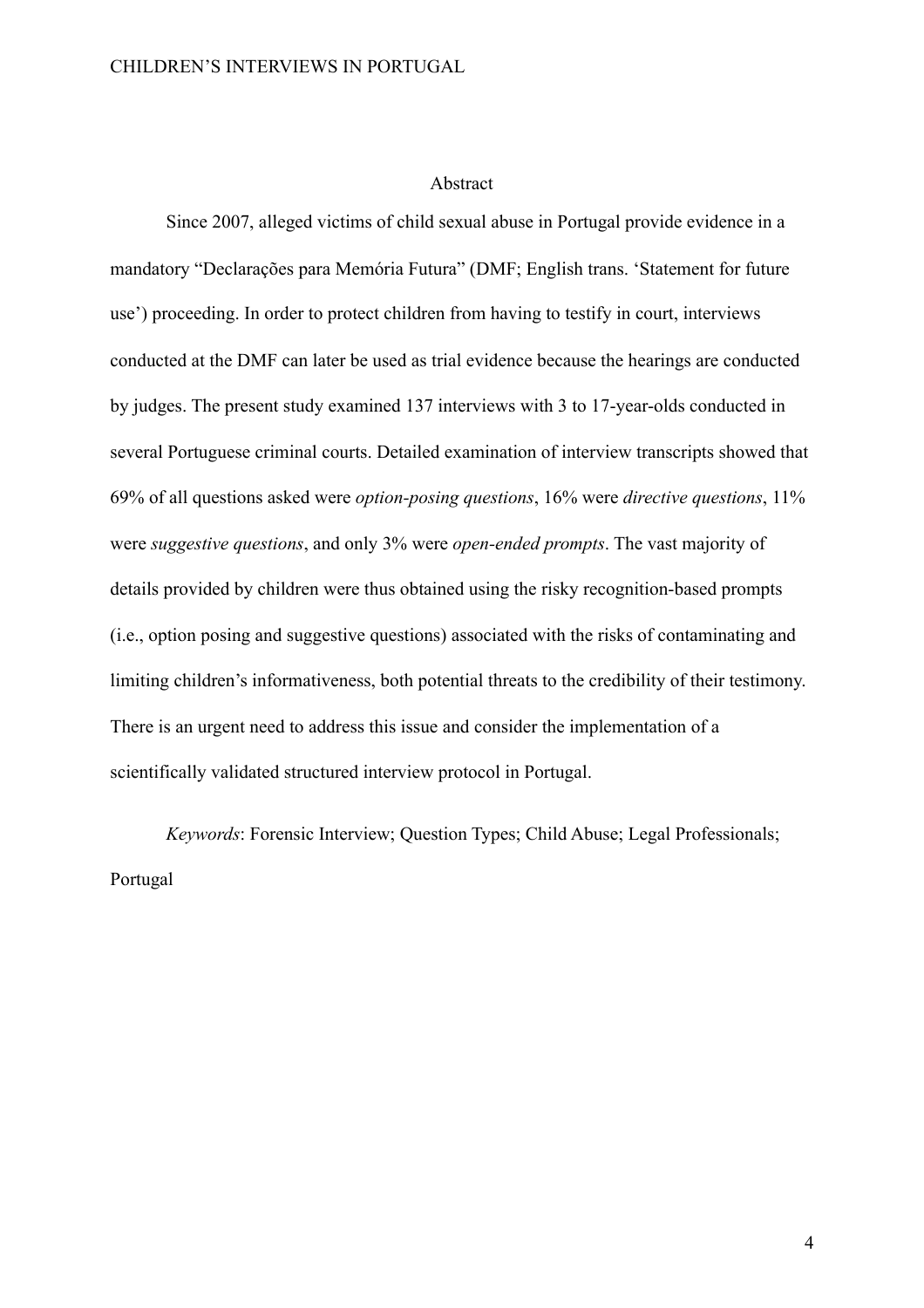#### **Interviewing Children: Best-practice Guidelines**

Over recent decades, an extensive body of scholarship has advanced our understanding of children's capabilities and performance in investigative interviews, clarifying how to maximize the amount and accuracy of the information provided while minimizing the risk of eliciting erroneous information. In particular, research has shown that the type of questioning affects both the quantity and quality of the elicited information (Brown & Lamb, 2015; Lamb, Hershkowitz, Orbach, & Esplin, 2008; Lamb, La Rooy, Malloy, & Katz, 2011; Poole & Lamb, 1998; Saywitz, Lyon, & Goodman, 2011; Westcott, Davies, & Bull, 2002 for reviews). Most of the relevant field research has involved close analysis of forensic interviews, with much less attention paid to in-court testimony, which was the focus of the present research.

Professional guidelines throughout the world strongly recommend that forensic interviewers use open-ended 'input-free' prompts (e.g., 'Tell me what happened', 'Tell me everything about…') to elicit accounts of alleged events from free recall memory to ensure that children's responses are likely to be both accurate and richly detailed (e.g., Lamb et al., 2008; Home Office, 2011; American Professional Society on the Abuse of Children [APSAC], 2012; Saywitz & Camparo, 2013). Additional open-ended prompts can also be used (e.g., 'Tell me more about that' or 'Then what happened?') along with cued invitations (e.g., 'Earlier you mentioned [content mentioned by the child], tell me everything about that') to request more elaborated responses and additional detail. Although young children tend to provide fewer details and briefer accounts in response to open-ended questions than older children (e.g., Lamb et al., 2003a; Hershkowitz, Lamb, Orbach, Katz, & Horowitz, 2012), their reports are generally accurate (e.g., Brown et al., 2013; Jack, Leov, & Zajac, 2014). Only after open-ended questions have been exhausted are interviewers advised to employ more directive questions, such as WH-questions, that focus on details about information previously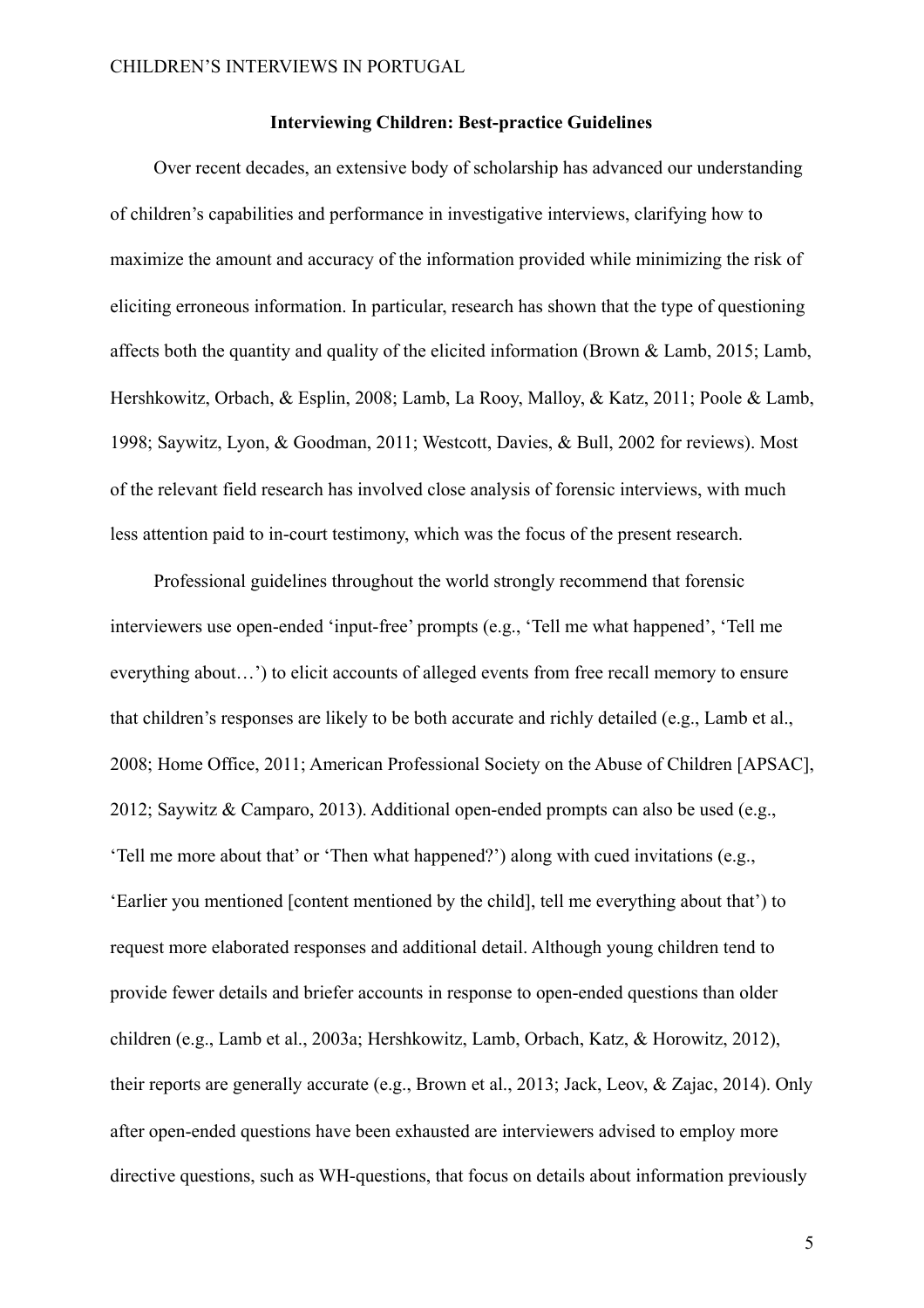disclosed by the child (e.g., 'When did it happen?', 'Where did he put his finger?') but still involve recall memory processes.

In contrast, focused recognition prompts, such as 'yes/no' and 'forced choice' questions (e.g., 'Did he touch your body?', 'Did it happen before or after school?'), should only be used to elicit crucial missing details at the end of the interview, because these types of questions are more likely to elicit inaccurate information, especially from young children (e.g., Waterman, Blades, & Spencer, 2001, 2004). If used, they should be paired with open-ended recall prompts or directive questions (e.g., 'Did he touch your body?' 'Yes' 'Tell me everything about that'). Suggestive questions, which by definition introduce undisclosed information or communicate that particular responses are expected, can undermine the consistency of children's reports, and should not be used at any time.

Informed by such findings, recommendations and best practices guidelines have been developed and implemented in many countries (e.g., 'NICHD Investigative Interview Protocol', 'Achieving Best Evidence in Criminal Proceedings – Guidance on Interviewing Victims and Witnesses, and Using Special Measures') to promote interview strategies that are developmentally appropriate and recognize both children's strengths and limitations. Best practice guidelines typically emphasize the importance of using open-ended prompts and restricting the use of suggestive practices so that reliable and accurate information can be elicited from children (e.g., Lamb et al., 2008; Home Office, 2011; American Professional Society on the Abuse of Children [APSAC], 2012; Saywitz & Camparo, 2013).

#### **Interviewers Question Types and Children's Responsiveness in the Courtroom**

Even when children are interviewed by specialized interviewers using evidence-based interview protocols, they are often re-interviewed in court when cases go to trial (see Spencer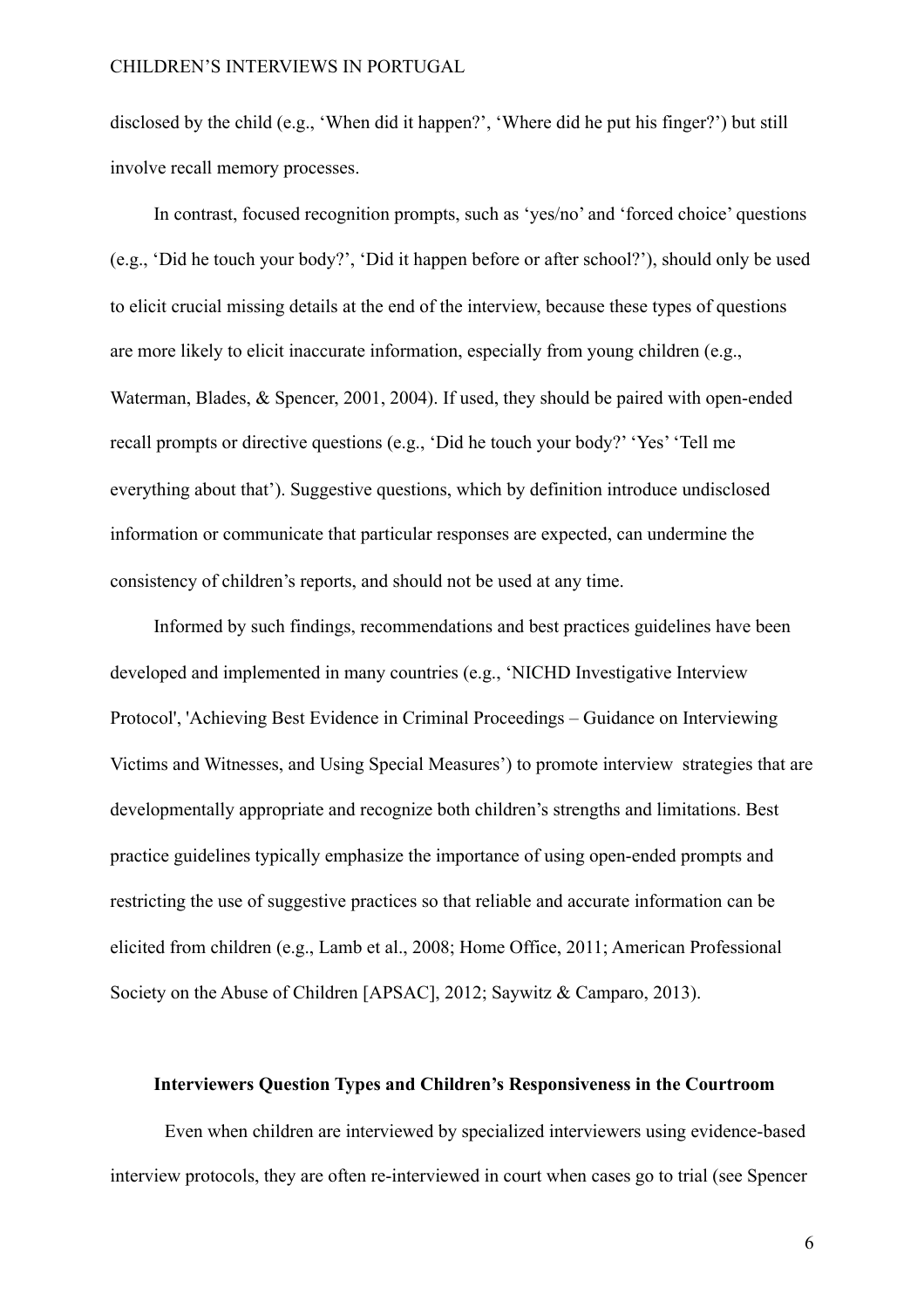& Lamb, 2012). Motivated by concerns about the ways that alleged victims of sexual abuse are examined and cross-examined in court, several studies have been conducted recently showing that children are questioned inappropriately by prosecutors and defense lawyers (Andrews, Lamb, & Lyon, 2015; Klemfuss, Quas, & Lyon, 2014; Stolzenberg & Lyon, 2014). Klemfuss, Quas, and Lyon (2014) analyzed 42 American criminal court transcripts and found that defense attorneys used more suggestive questions than prosecutors, that prosecutors used option-posing questions most frequently, and that no open-ended prompts were used by either type of lawyer. Another study (Andrews et al., 2015) reached similar conclusions after examining 120 American trial transcripts, finding that defense attorneys used more suggestive questions whereas prosecutors were more likely to use option-posing questions when addressing young alleged victims of sexual abuse. Stolzenberg and Lyon (2014) also concluded that defense attorneys used more recognition prompts than prosecutors. Furthermore, several studies have shown that defense attorneys used fewer open-ended prompts and more closed and leading questions than prosecutors did (e.g., Andrews & Lamb, 2016 [56 cases], Davies & Seymour, 1998 [26 cases]; Zajac, Gross, & Hayne, 2003 [21 cases]; Hanna, Davies, Crothers, & Henderson, 2012 [18 cases]; Stolzenberg & Lyon, 2014 [72 cases]) and one study found that prosecutors used proportionally more open-ended prompts than defense lawyers did (Zajac et al., 2003). Both Zajac and Cannan (2009; 15 cases) and Evans and Lyon (2012; 164 cases) found that, although defense attorneys asked more leading questions than prosecutors, they were proportionally as likely to use closedended questions.

Some researchers have examined whether children's age influences questioning strategies in court but the findings have been inconsistent. Klemfuss et al. (2014) and Stolzenberg and Lyon (2014) reported that both types of attorneys tended to ask more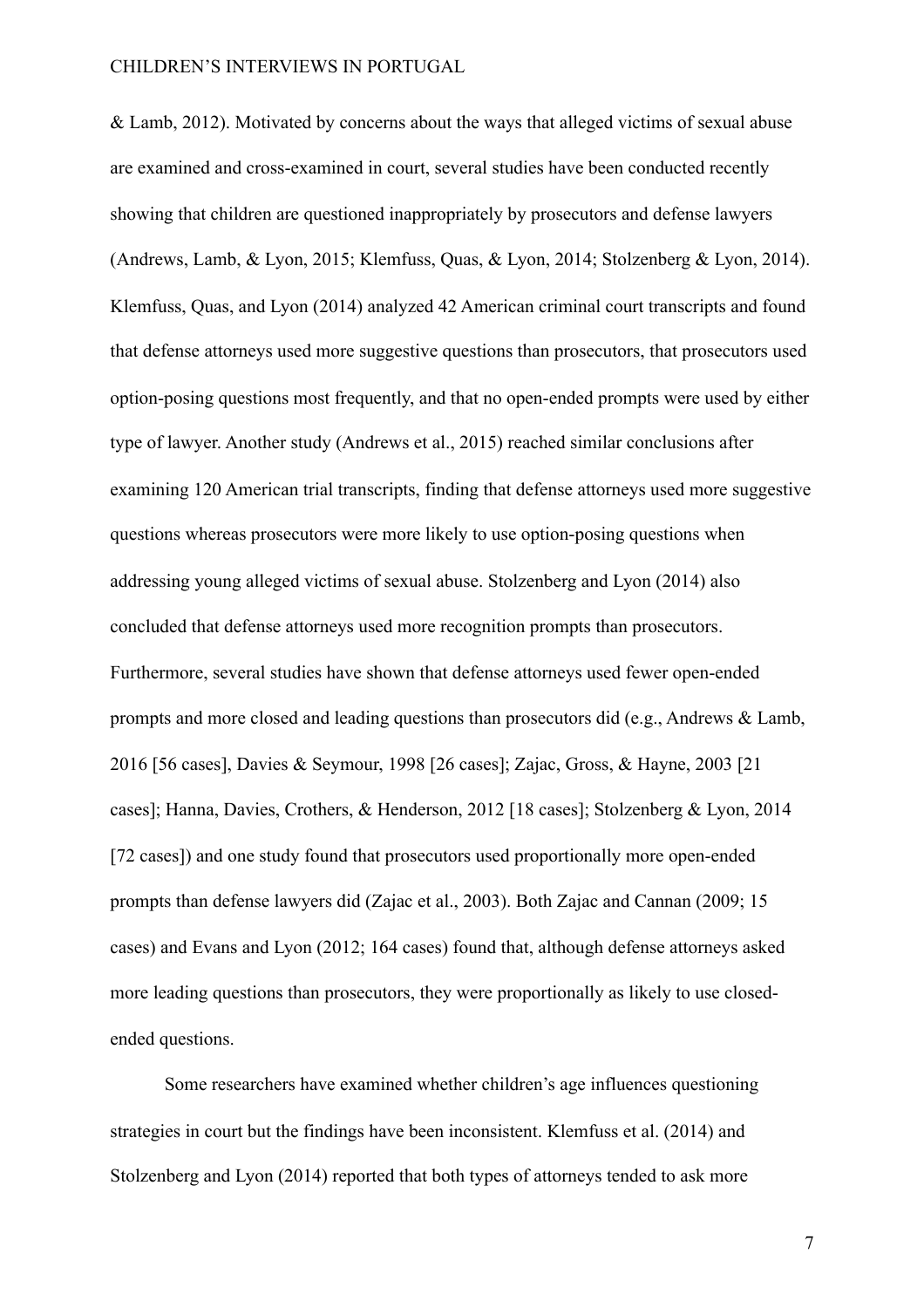suggestive questions than option-posing questions of older children, whereas Andrews and collaborators (2015) and Zajac and collaborators (2003) found that defense attorneys' and prosecutors' questioning strategies did not vary with children's ages.

There has been little research focusing on how different question types affect children's actual responses during judicial proceedings, and the reported results are inconsistent. Some researchers (Zajac et al., 2003; Andrews et al., 2015) reported no significant differences in responsiveness regardless of the types of questions asked by both prosecutors and defense attorneys. In contrast, Klemfuss et al. (2014) found that children, particularly older ones, provided more information in response to prosecutors' than defense attorneys' questions. These researchers attributed these patterns to older children's motivation to provide more extensive narratives in response to the 'Wh' questions asked more frequently by prosecutors. Children usually provided unelaborated responses when they were asked questions that simply required 'yes' or 'no' responses (Stolzenberg et al., 2014).

The above findings suggest, however, that attorneys who cross-examine children at trial may not understand how to communicate in a developmentally appropriately manner (Davies, Henderson, & Hanna, 2010; Hanna et al., 2012), and that the nature of their questioning would likely influence the accuracy of the accounts they elicit (Evans & Lyon, 2012; Zajac & Hayne, 2003; Zajac et al., 2003).

As we point out above, despite numerous studies demonstrating that open-ended recall prompts are more desirable than other question types, legal professionals consistently rely on risky questioning strategies.

#### **Interviewing Children in the Portuguese Judicial Context**

In recent years, many changes have occurred in Portugal, particularly with regard to the way alleged victims' statements are obtained in judicial proceedings. The Portuguese judicial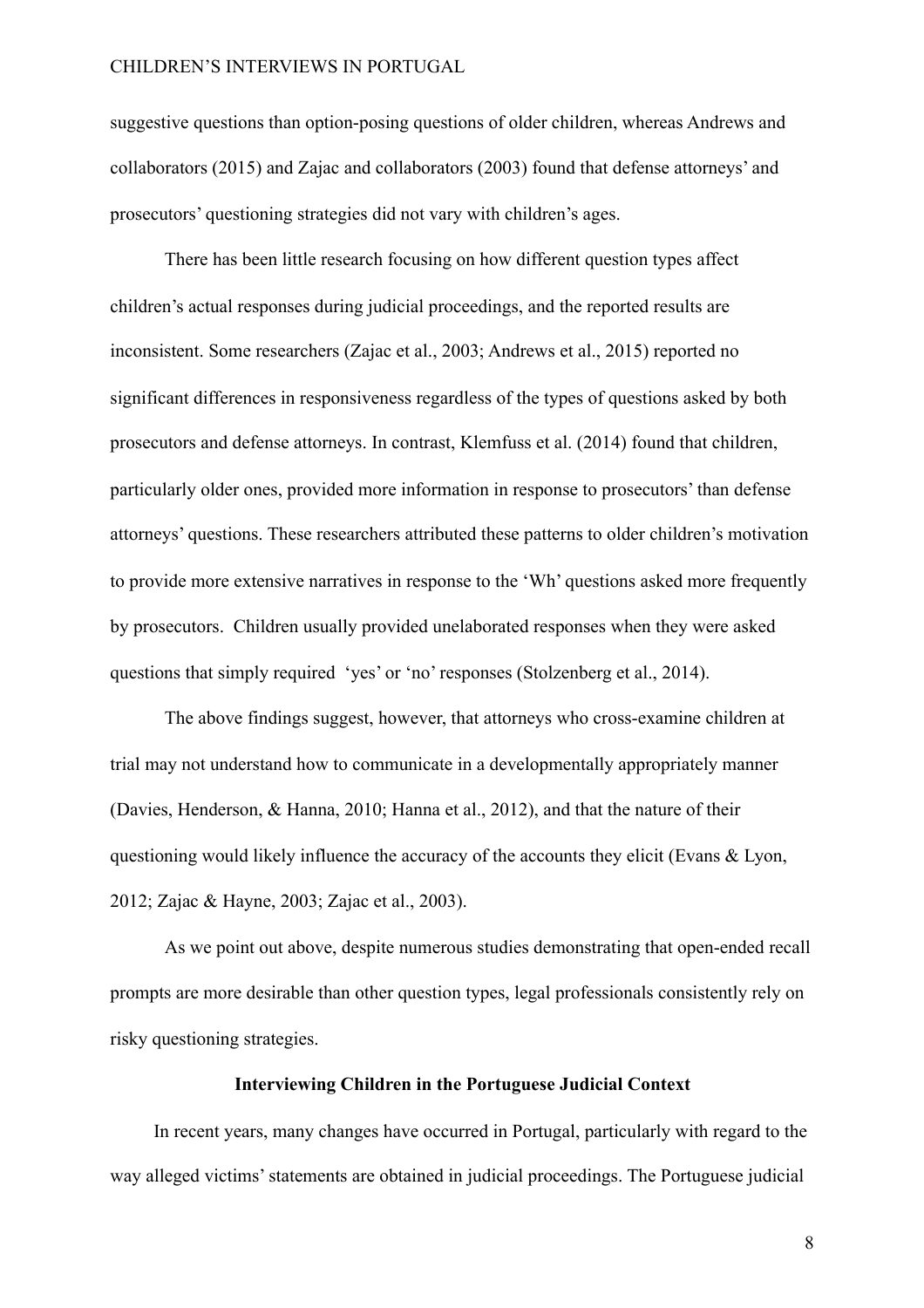system has implemented specific rules that regulate the criminal investigation process to protect children who are involved in judicial proceedings. For example, these rules prevent public attendance and remove defendants from the courtroom when children testify (nº3 article 87 and article 352 of the Portuguese Criminal Procedure Code [PCPC]), and specify that children should only be questioned by the presiding Judge (article 349 PCPC). In addition, the Law nº93/99 (Witnesses Protection Law [WPL]) states that children are a vulnerable group of witnesses who should be questioned as quickly as possible (article 28), and that all measures necessary should be implemented to guarantee the spontaneity of their accounts (article 26). Psychological support should also be provided when necessary and a professional must be present to support children during the statement taking procedure (article 27).

The WPL also states that a special pre-trial proceeding, the 'Declarações para Memória Futura' [DMF] (article 271 PCPC), should take place when children have allegedly been abused sexually. This procedure, which became mandatory in 2007, comprises an interview conducted during the criminal investigative phase by the presiding Judge. A record of this interview can be used as evidence-in-chief during the trial so that children do not need to testify in court. During the DMF, the public prosecutor and the defense attorney, who must be present, can propose or suggest questions to the judge undertaking the questioning, but *by law* they are not permitted to question children directly. In practice, because all participants are present in the same room, children typically hear questions being suggested, and judges do sometimes allow direct questioning of children by prosecutors and defense attorneys. During the DMF interview, the presence of a psychologist is also mandatory, mainly to provide emotional support to the child, but the law does not specify their exact role or level of involvement. Despite some recommendations to help professionals (Caridade, Ferreira, &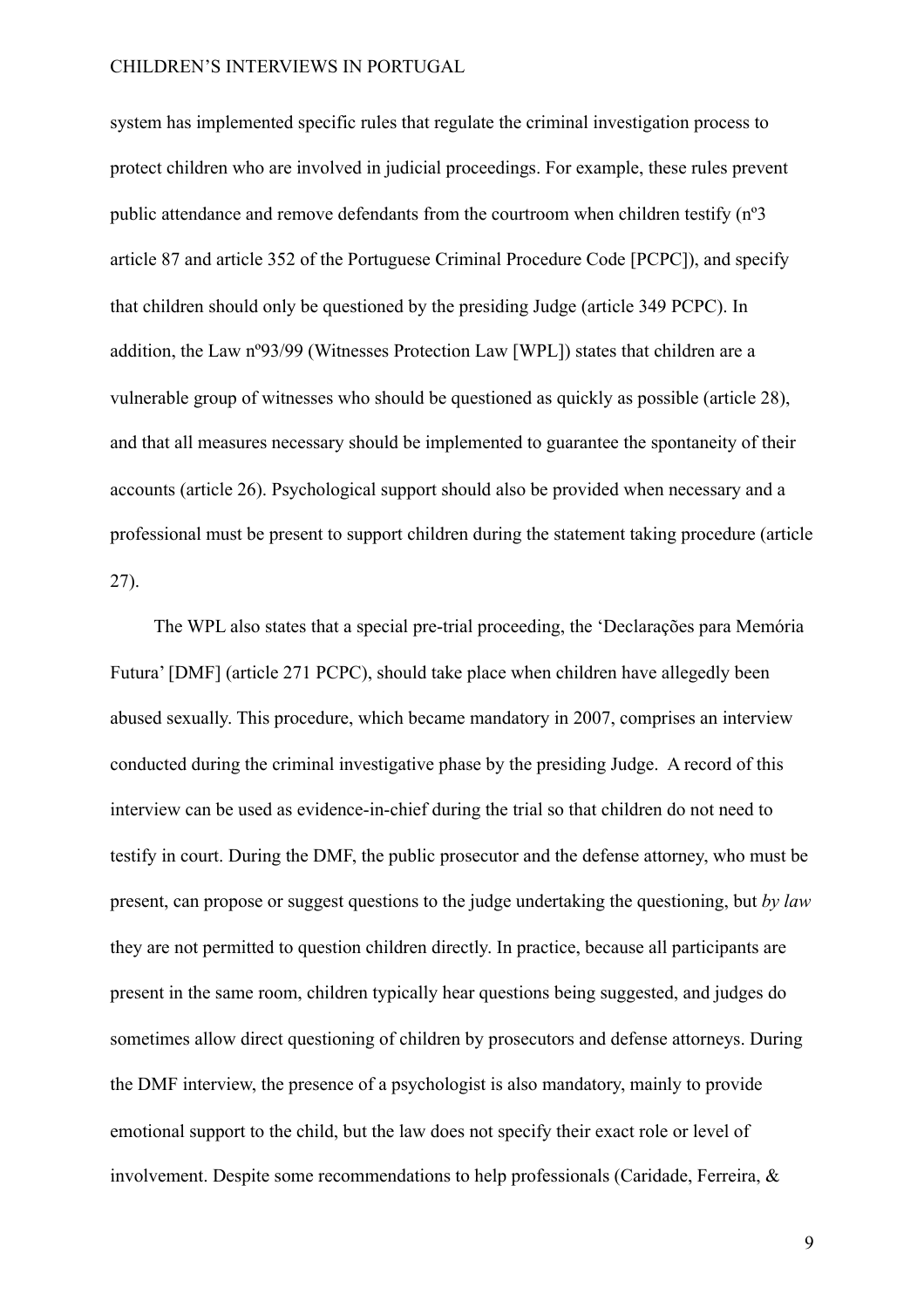Carmo, 2011) psychologists typically do not play an active role in the proceeding, and in particular they have no role in the questioning of children. Typically, the psychologists only explain the DMF procedure to children (e.g., identifying who will be present, and the importance of the procedure), and manage their emotional distress (e.g., by indicating to the questioning judge that the child needs a break).

In 2012, the Portuguese Parliament also ratified the 2007 European Council Convention for Children's Protection Against Sexual Exploitation and Sexual Abuse requiring that: children's statements should be obtained as quickly as possible in developmentally appropriate contexts; interviews should be conducted by specialized professionals; when multiple interviews were necessary, they should be conducted by the same person; the number of interviews should be limited; and children, in some cases, can be accompanied by legal representatives or adults of their choice. The Convention also addressed the importance of video-recorded interviews and their acceptance as evidence during trial proceedings, so in 2013, the PCPC was revised to allow criminal investigators to video-record their interviews with witnesses and suspects (Law n° 20/2013, February 21st) and to guarantee that testimonies are collected properly. The PCPC prohibits procedures that contaminate memory (including, specifically, suggestive questioning) (art. 126º 1.b).

Despite these important legislative reforms and widespread respect for the crucial importance of forensic interviews, actual practices appear unsatisfactory (Peixoto, Ribeiro, & Lamb, 2011). Ribeiro (2009) found that alleged victims were interviewed an average of 8 times by many professionals performing different roles (e.g., police officers, social workers, forensic psychologists, forensic medical doctors, prosecutors, and judges), and that many of these professionals hah had no specific training in how to interview children. Even when there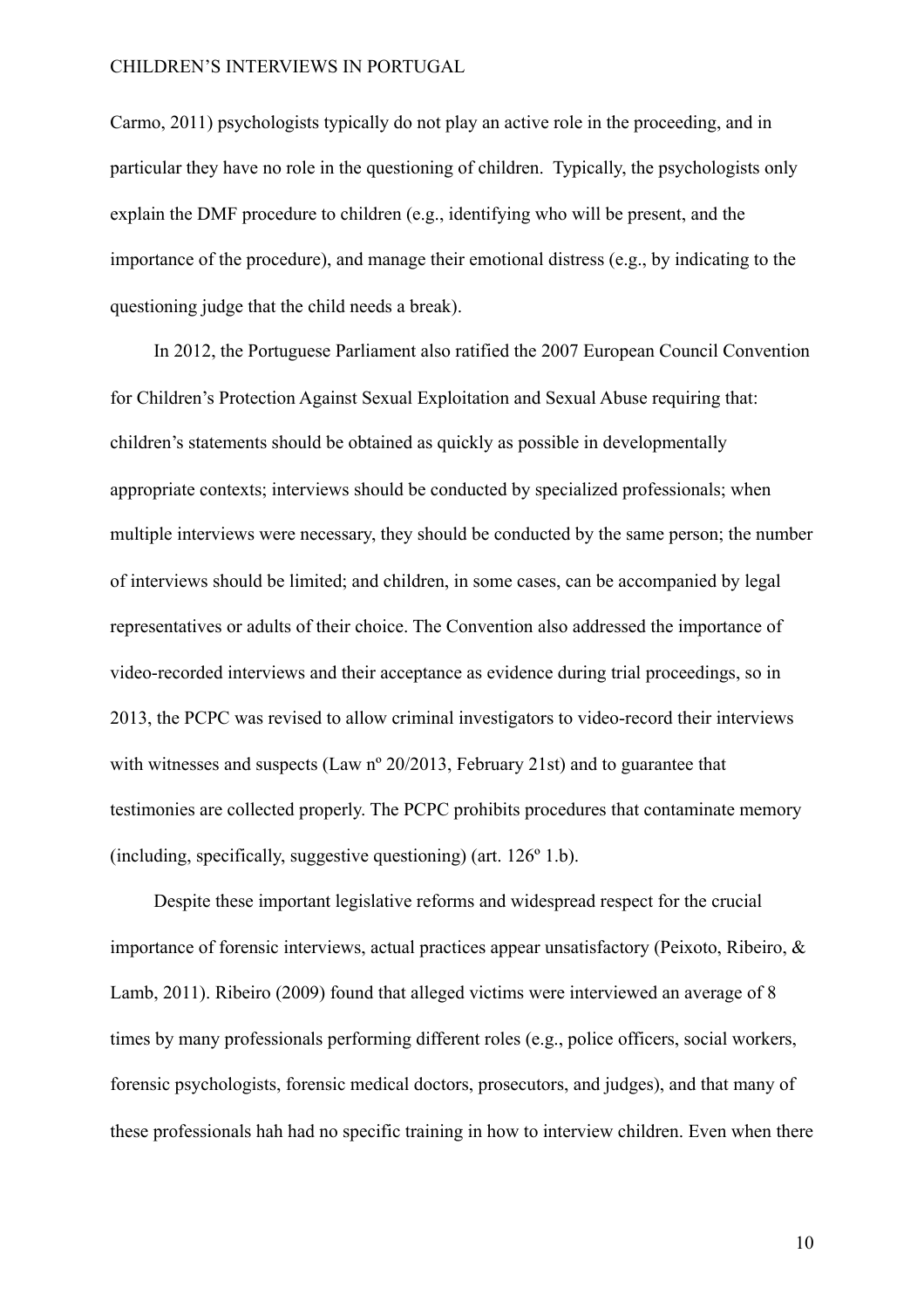is strong physical evidence of sexual abuse, children are still interviewed up to 9 times (Peixoto, 2012).

Moreover, the Portuguese scientific literature about child interviewing is characterized by general 'best practice' guidelines and interview protocols focused mainly on forensic psychological assessment and credibility assessment (Machado, 2002; Machado, 2005; Machado & Antunes, 2005; Machado, Caridade, & Antunes, 2011; Magalhães & Ribeiro, 2007; Magalhães et al., 2010; Manita, 2003). For example, the Portuguese Victim Support Association (APAV, 2002) guidelines for police officers (CNPCJR, 2011a) and child protection professionals (CNPCJR, 2011b) are at best vague and do not explain evidencebased approaches to child interviewing. Existing guidelines are also not mandatory or uniform and thus professionals approach their work in varying ways (Peixoto, Ribeiro, Fernandes, & Almeida, 2015). Currently, there are no detailed guidelines about how Portuguese judges, defense attorneys, and prosecutors should conduct interviews with children in court, and there has been no systematic evaluation of existing methods.

#### **Present Study**

Accordingly, the present study was designed to systematically evaluate the way children are interviewed during DMF proceedings. The types of utterances used by judges, prosecutors, defense attorneys, and psychologists when interviewing children about alleged abusive events and the details provided by the interviewees were examined in detail using procedures employed in comparable studies of this type (e.g., La Rooy et al., 2015). We hypothesized that because the DMF interviews are used at trial, and are conducted in the presence of prosecuting and defense lawyers, the questioning styles would resemble those observed in previous studies of in-court questioning (e.g., Andrews et al., 2015; Klemfuss et al., 2014; Stolzenberg & Lyon, 2014). We thus anticipated that judges, prosecutors, and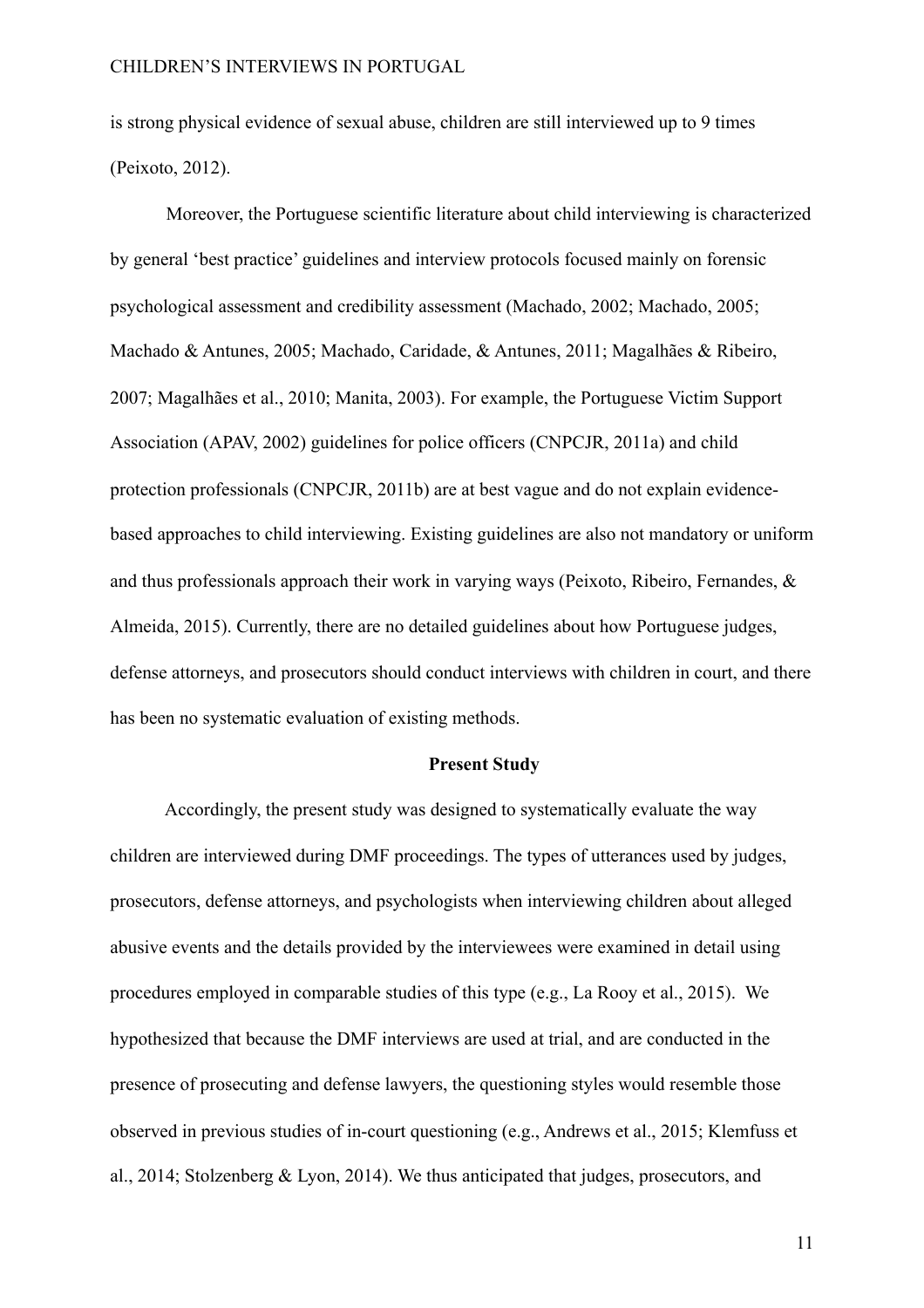defense lawyers would all predominantly ask option-posing questions and ask few openended questions. We also expected that most details would be provided in response to optionposing questions, with few provided in response to open-ended prompts.

#### **Method**

#### *Sample*

One hundred and thirty-seven (137) interviews conducted in DMF proceedings between 2009 and 2014 were examined. The audio recording and/or the written transcripts of the interviews were formally requested from the relevant judicial entities (e.g., courts, departments of criminal investigation) in several Portuguese cities. The sample included 38 interviews from the north of Portugal, 48 from the Centre, and 51 from the South. There were 48 male and 85 female interviewers; for the remaining 7 this information was not available.

The interviews involved 109 female and 28 male children aged between 3 and 17 years  $(M = 11$  years and 5 months) who were alleged victims of sexual or physical abuse. Allegations about multiple abusive experiences were made by 85 children, with 52 children reporting a single abusive experience. In terms of the type of abuse, 131 children reported being victims of sexual abuse, 2 of physical abuse, and 4 of both sexual and physical abuse. In this sample, 55 children reported penetration (oral, anal, vaginal), 52 touches of private body areas above their clothes, and 42 touches under their clothes. In addition, 55 children reported grooming behavior, 43 reported that perpetrators had exposed themselves (e.g., nudity, masturbation), and 11 children reported direct physical aggression (e.g., slapping). In approximately 84% ( $n = 124$ ) of the cases, the alleged suspects were known to the children before the incidents. Most of the alleged offenders were acquaintances (e.g., neighbors, family friends, school colleagues) of the victims (*n* = 54), while 30 were family members (siblings;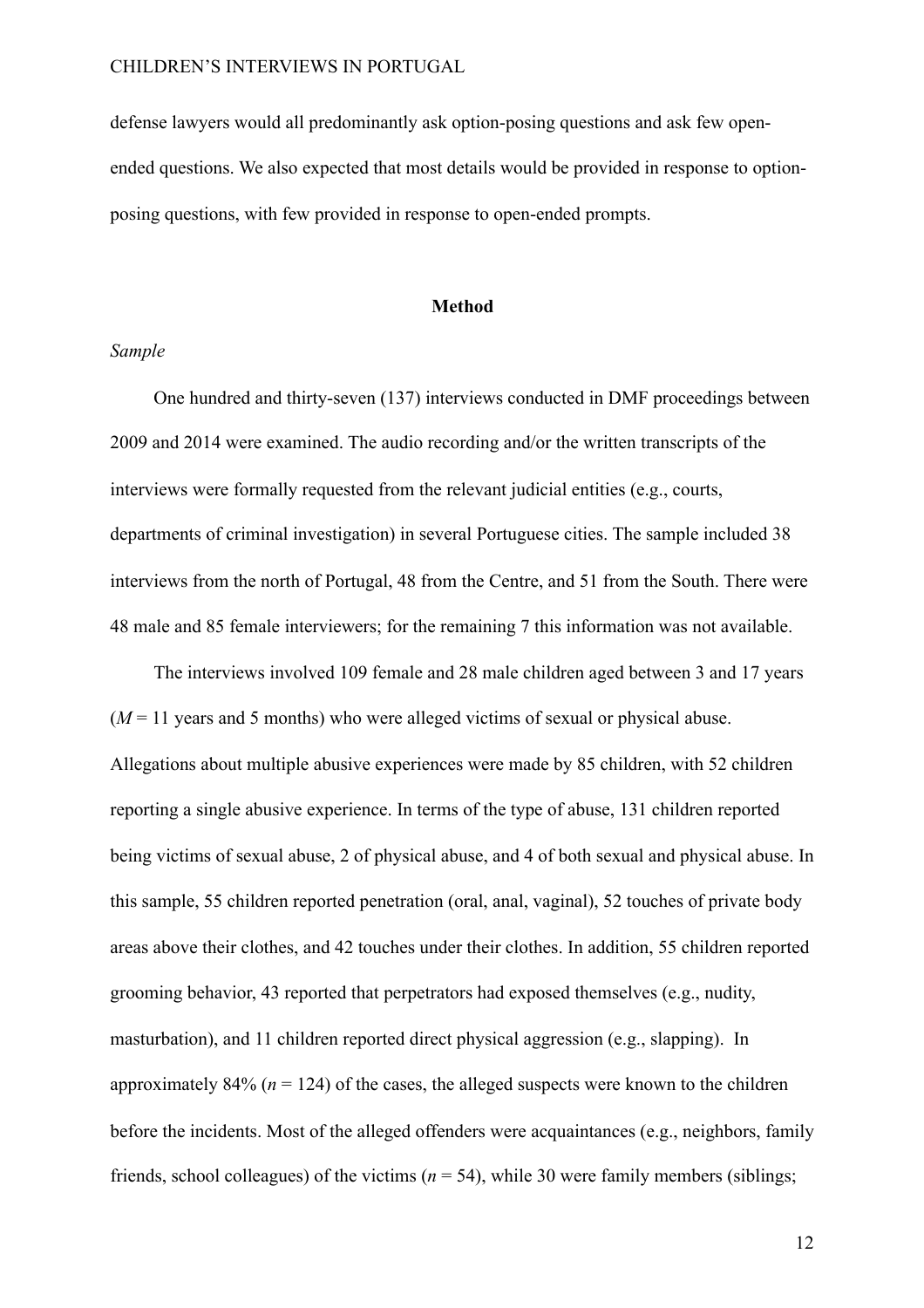grandparents; cousins; uncles or aunts), 15 were biological parents, 14 were step-parents, 24 were strangers (no previous contact between victim and perpetrator), and 11 were boyfriends/ ex-boyfriends of the alleged victim. Of the 148 offenders, 143 were male and 5 were female; 9 cases involved multiple suspects.

The average delay between the alleged events and the first official interviews of the criminal investigation was 17 months (*SD* = 27). The average delay between the first and the last official interviews in the criminal investigation was 13 months  $(SD = 9)$ . The delay between the first official interview and the DMF proceeding was around 11 months  $(SD = 7)$ . Although DMF proceedings were usually the last time children were questioned during the criminal investigation process, they were occasionally examined as well in forensic evaluations, psychosocial assessments, etc. The average delay between the last official interview in the criminal investigation and the final judicial decision (by the Prosecutors' Office or after a trial) was 11 months  $(SD = 7)$ .

After the criminal investigation, the Prosecutors' Office decided not to prosecute suspects in 26 of the interviews analyzed, and temporarily suspended legal proceedings in 10 cases. In 71 interviews, trials had been completed by the time the research ended: 30 defendants received suspended sentences, 20 were imprisoned, 13 were acquitted, 6 were fined and 2 were required to perform community service. In three interviews, alleged victims were awaiting trial. In 27 interviews, the legal outcomes were unknown.

#### *Coding Process*

The coding scheme focused on: 1) the type of interviewer (judge, prosecutor, defense attorney, and psychologist) utterances recorded during the DMF interview; 2) the quantity and quality of information provided by the young interviewees about the alleged abusive event in response to each question or prompt.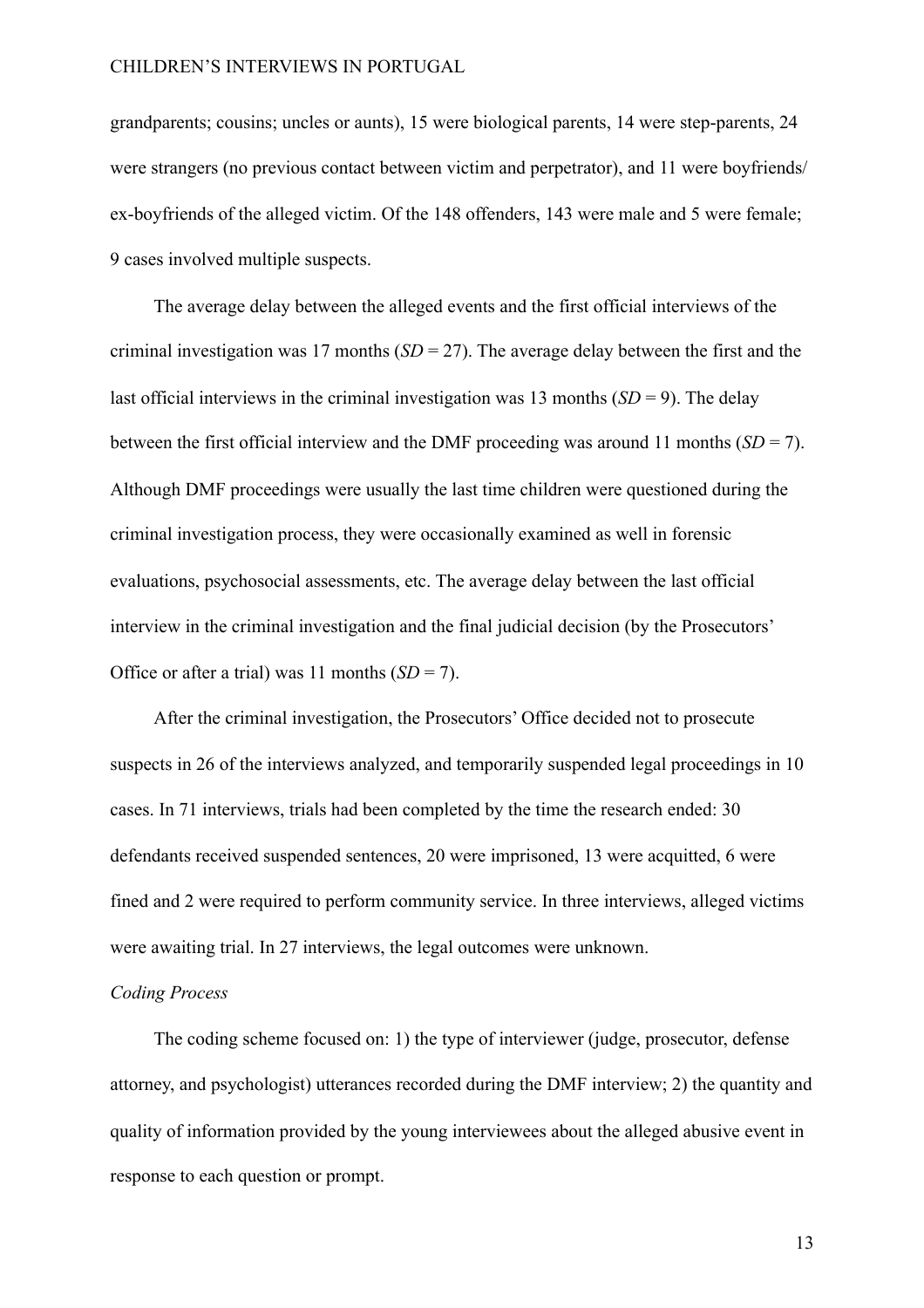All 137 interviews were transcribed verbatim from the audio recording and were coded using the utterance type coding scheme developed by Lamb and his colleagues (Lamb et al., 1996; Lamb et al., 2008). For the purposes of this study, we focused on the part of each interview concerned with substantive information (i.e., about anything that happened during the investigated event and the immediate context), therefore excluding any non-substantive utterances, including introductory exchanges at the beginning of the interview (e.g., information about the purpose of the court proceedings), attempts to establish rapport with the child, digressions, and attempts at the end of the interview to discuss neutral topics. All substantive question-response pairs were coded.

#### *Type of interviewer's utterance*

 Interviewers' utterances were classified by two independent coders as *invitations*, *directive questions*, *option-posing questions* or *suggestive questions* as previously defined by Lamb et al. (2008):

- 1. *Invitations* include open-ended questions, statements, imperatives or contextual cues to elicit free-recall responses from the child.
- 2. *Directive questions* include interviewers' utterances, mostly using 'wh' questions, which focus on incident-related information previously mentioned by the child to request additional information.
- 3. *Option-posing questions* are interviewer utterances that focus children's attention on aspects that they did not previously mention, without implying that a specific response is expected. This type of question includes 'yes-no' questions, forced choice questions, questions casting doubt on the truthfulness of the child, and questions about someone's motivation.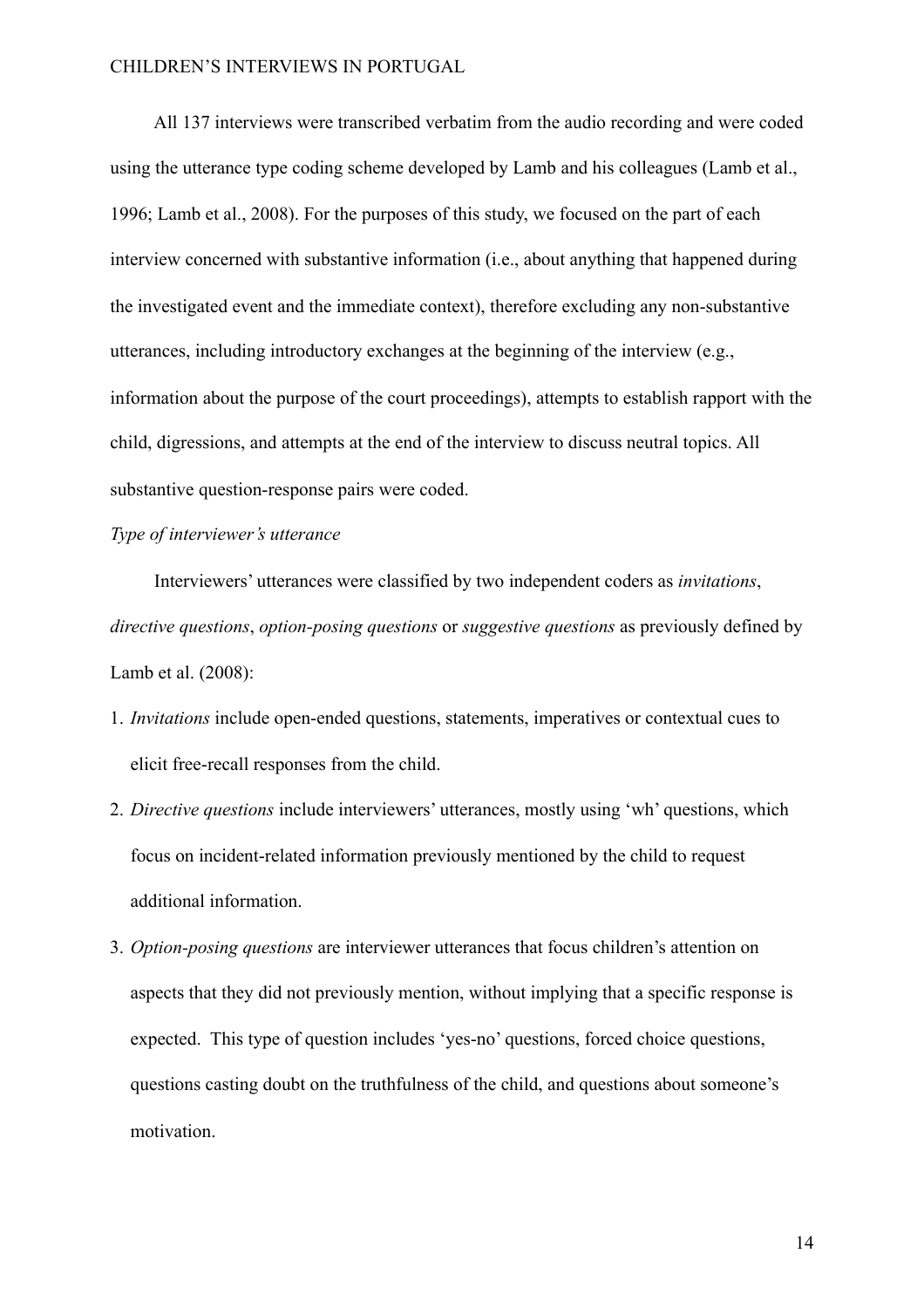4. *Suggestive questions* include interviewers' utterances that introduce information that the child did not previously disclose, assume that a particular response is expected, quote the child incorrectly, or present the same option-posing question for the third time.

#### *Children's Responsiveness*

Children's responses were classified using the following categories:

- 1. *Responsive* Verbal and action responses related to the question asked in the previous interviewer utterance, including responses that do not contain informative details, or when their meaning is unclear.
- 2. *Unresponsive* Responses that do not relate to the interviewer's previous utterance, but provide incident-related information.

 To examine the richness of the children's testimony we counted the number of new details about the alleged abusive event provided in each responsive and unresponsive utterance. A detail was coded only the first time it was reported and was defined as any relevant information about the alleged abusive event provided by the child during the interview, such as the naming, identification, or description of individuals, objects, events, places, actions, emotions, thoughts and sensations that were part of the alleged incident, as well as any of their features (e.g., appearance, location, time, duration, temporal order, sound, smell, texture). Each piece of unique new information about the alleged abuse was coded as a single detail.

Two independent coders with experience and training in use of the coding procedures independently coded approximately 20% ( $n = 30$ ) of the transcripts that had been randomly selected. Inter-rater reliability was assessed with Cohen's Kappa, and the agreement was high for both utterance types,  $K = .93$ , and the number of details provided,  $K = .85$ . When any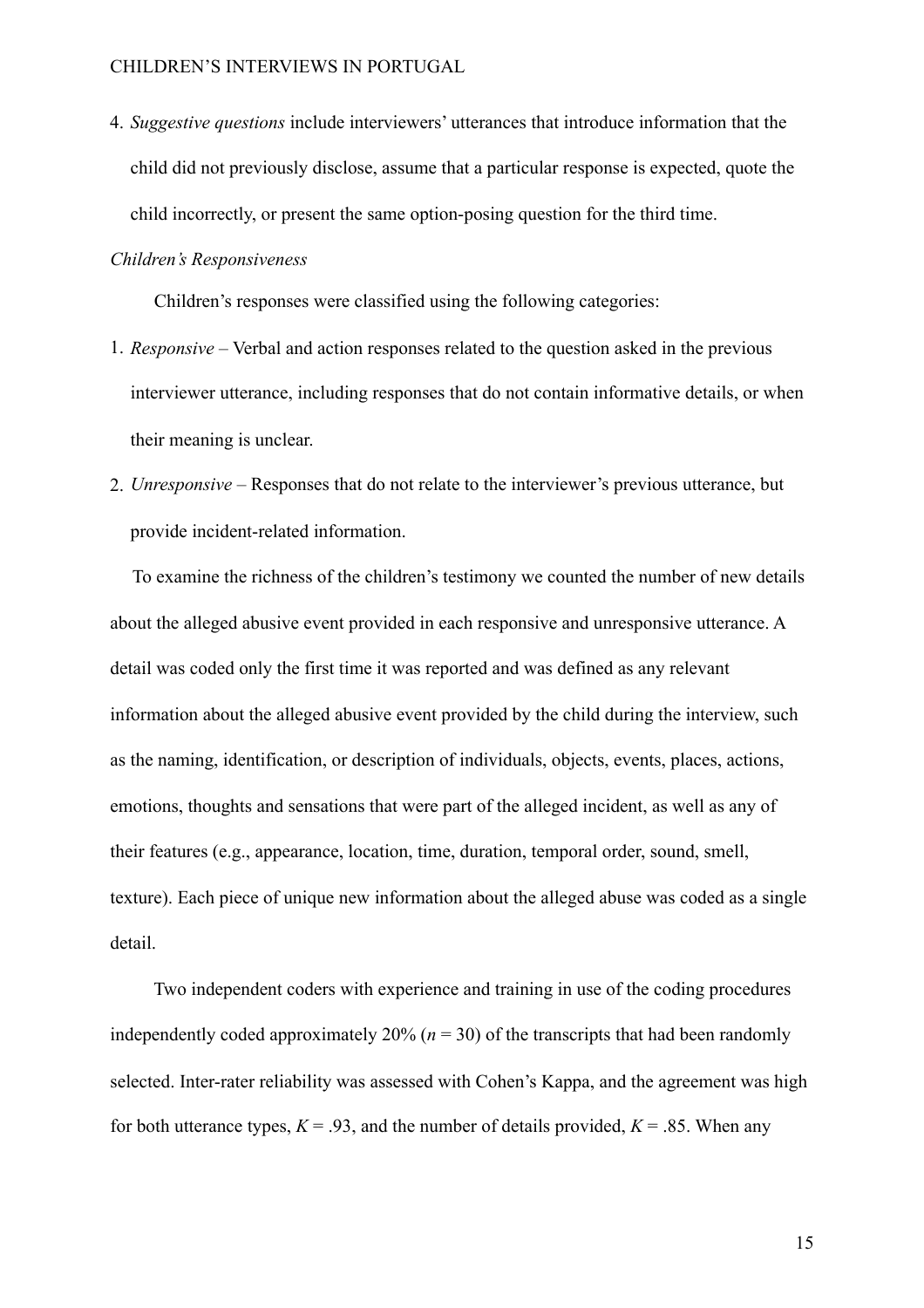disagreement occurred it was discussed and resolved. All other transcripts were coded by one of the coders.

#### **Results**

#### **Type of interviewer's questions**

An average of 62.4 (*SD* = 50.5) of substantive question-response pairs were identified in the 137 interviews. Judges were responsible for an average of 54.3 (*SD* = 42.5) questions, prosecutors for 5.3 (*SD* =14), defense lawyers for 0.6 (*SD* =2.1), and psychologists for an average of  $0.4$  (*SD* = 2.3).

 With regard to the different types of questions asked by judges, prosecutors, defense attorneys, and psychologists, an average of 43.5 (*SD* = 36.3) were *option-posing questions*, followed by an average of 10.1 (*SD* = 9.9) *directive questions*, 7.0 (*SD* =7.6) *suggestive questions*, and 1.8 (*SD* = 2.3) *open-ended prompts*.

A repeated measures analysis of variance (ANOVA) was conducted to examine whether the type of interviewer utterance (Invitation, Directive, Option Posing and Suggestive) varied as a function of interviewer (judge, prosecutor, defense lawyer and psychologist). The analysis showed a significant effect of utterance type ( $F(3.408)$  =179.053,  $p$ <.001,  $\eta_p^2$  = 0.568), interviewer (*F* (3,408) =199.133,  $p$ <.001,  $\eta_p^2$  = 0.594), and a significant interaction (*F*  $(9.1224)$  =158.575,  $p$ <.001,  $\eta_p$ <sup>2</sup> = 0.538). There were no significant differences or interactions associated with age. Pairwise comparisons (Table 1) revealed significant differences with respect to all judges' questions. When interviews were conducted by prosecutors, they used more option-posing questions than all the others types of questions, and also used more directive questions than open-ended prompts. Defense lawyers asked fewer open-ended prompts than option-posing questions. No differences were found regarding the types of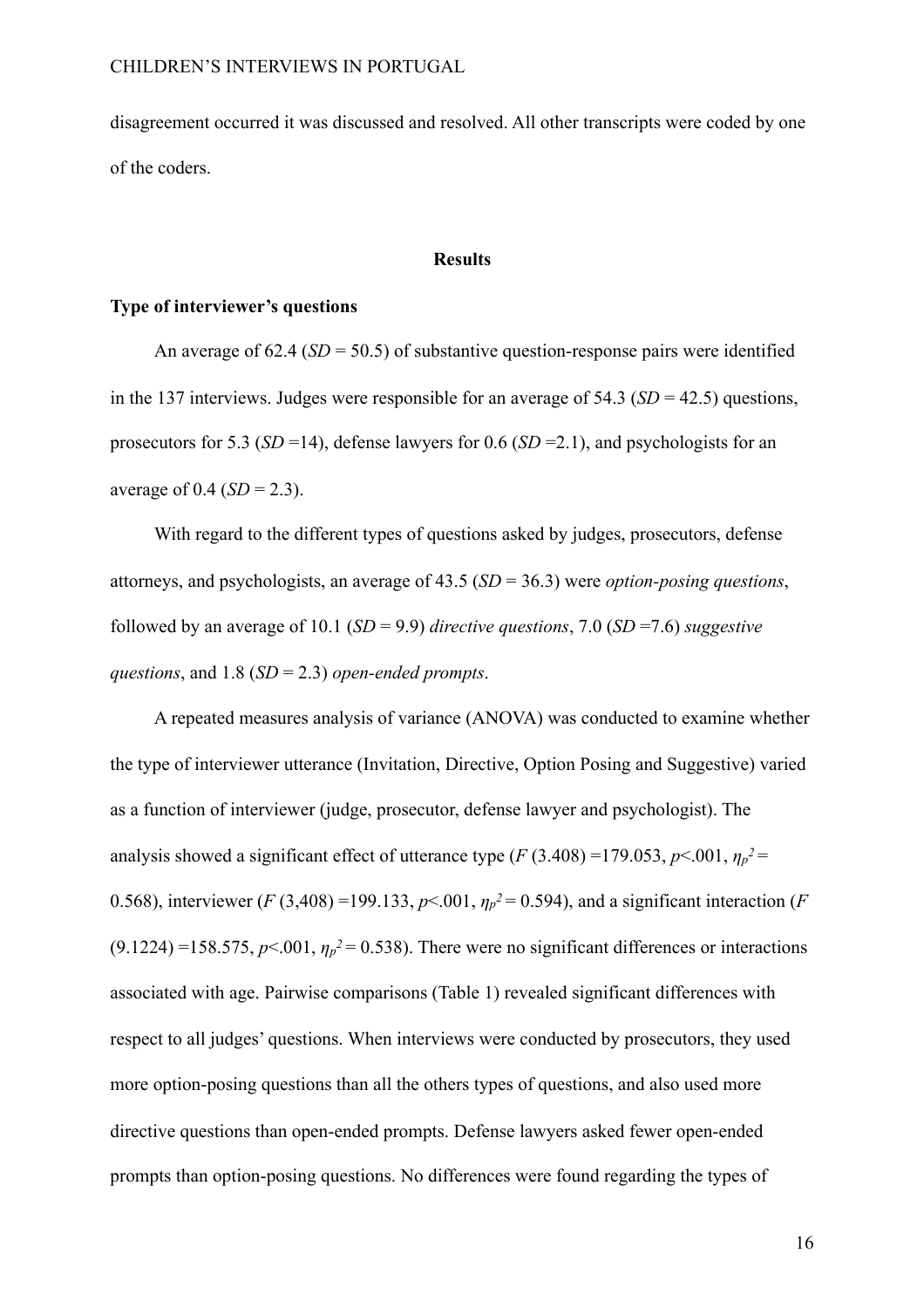questions asked by psychologists, but the psychologists seldom asked questions and this could explain the absence of statistically significant differences.

#### **Children's Responsiveness**

 Nearly all (92.5%) of the children's answers were *responsive*. Children provided an average of 174.8 (*SD* = 152.8) new details about the investigated event in response to the questions they were asked.

With regard to details provided in response to the different types of questions asked by judges, prosecutors, defense attorneys, and psychologists, an average of 88.9 (*SD* = 78.2) new details were elicited by *option-posing questions*, 38 (*SD* = 43.4) details by *directive questions*, 16.2 (*SD* = 25.4) details by *suggestive questions*, and 8.9 (*SD* = 18.9) details by *open-ended prompts*.

 A repeated measures analysis of variance (ANOVA) was conducted to examine whether the number of details elicited varied as a function of interviewer utterance type (Invitations, Directive, Option-posing and Suggestive) and interviewer (judge, prosecutor, defense lawyer and psychologist). The analysis revealed significant effects for utterance type  $(F (3.408) = 118.522, p < 0.01, \eta_p^2 = 0.466)$ , interviewer  $(F (3.408) = 162.522, p < 0.01, \eta_p^2 =$ 0.544), and their interaction (*F* (9.1224) =97,892,  $p$ <.001,  $\eta_p^2$  = 0.419). Pairwise comparisons (Table 2) demonstrated significant differences in the numbers of details elicited using different types of questions asked by judges. Clearly, most of the details reported to judges were elicited using option posing questions, followed by directive and suggestive questions, and finally by open-ended prompts. When children were questioned by prosecutors, optionposing questions elicited more details than all the others types, and directive questions elicited more details than suggestive questions and open-ended prompts. There were no significant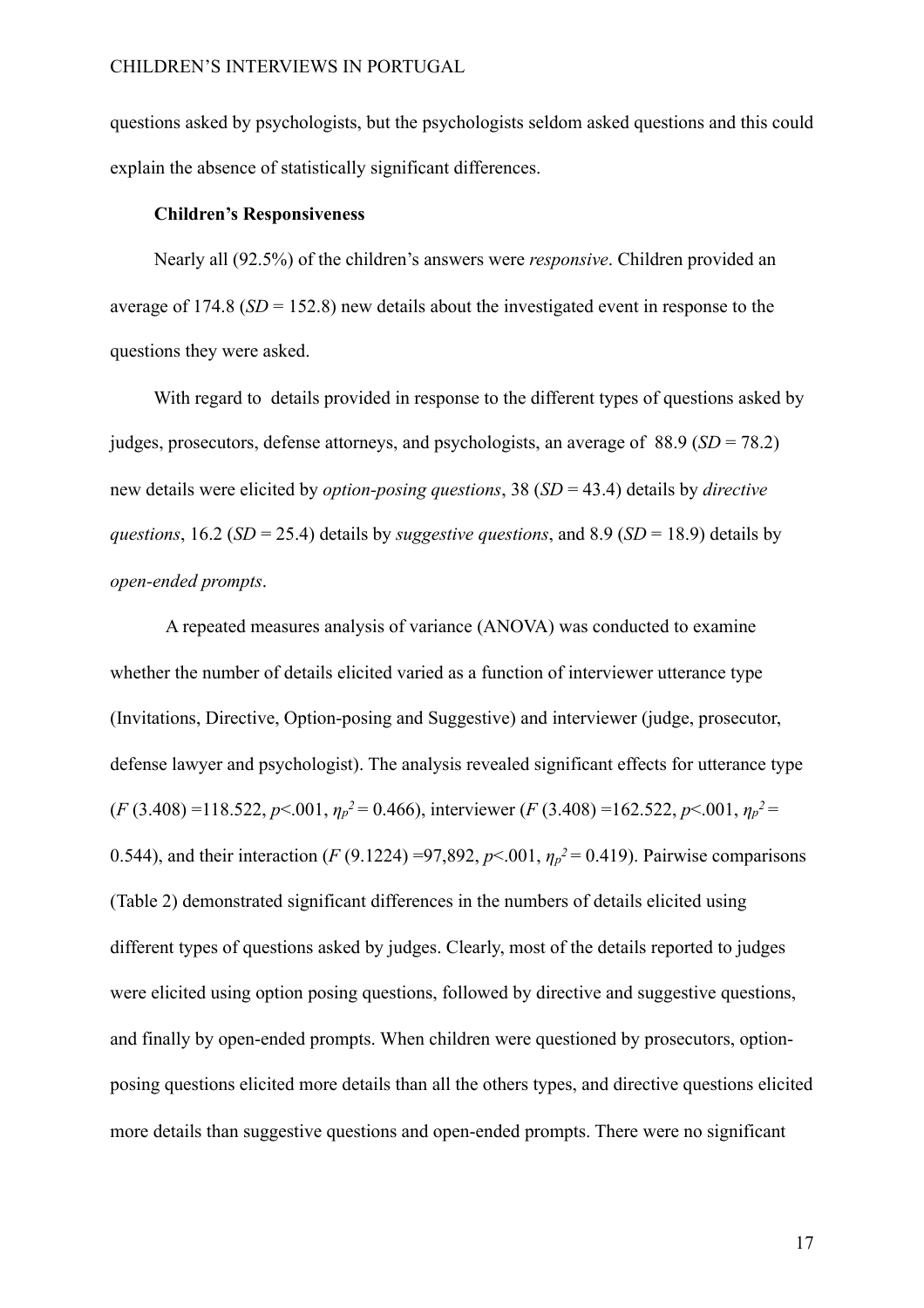differences among the numbers of details elicited using different question types when children were examined by defense lawyers or psychologists.

#### **Discussion**

 As expected, the judges played a leading role in DMFs, accounting for 90.5% of all questions asked. Prosecutors asked more questions than defense lawyers, perhaps because prosecutors are responsible for criminal investigations, of which DMFs comprise the final stage. Prosecutors thus seemed to take advantage of the opportunity to collect additional information from alleged victims. However, defense lawyers intervened less than expected, especially because one main objective of the DMF is to provide evidence-in-chief for a trial.

 The limited participation by prosecutors and defense lawyers could be explained by the fact that, according to the PCPC (Art. 349º), witnesses under 16 years of age can only be directly questioned in a judicial context by the presiding judge (in court) or by the judge (*juiz de instrução*) in the case of DMFs. As we observed, however, defense lawyers and prosecutors were allowed to question children directly. We must also emphasize that all participants were present in the same room and could hear one another, so requests by prosecutors or lawyers that judges ask specific questions would be heard by the children and perhaps perceived as direct questions.

 In addition, the fact that defense lawyers asked fewer questions than prosecutors could be explain by the fact that most of them were state-appointed and might have had little time to prepare. However they were appointed, defense lawyers might also have chosen to use the DMF to gain more knowledge about the case and the possible charges that might result from the investigation, and thus opted not to disclose their defense strategy by suggesting specific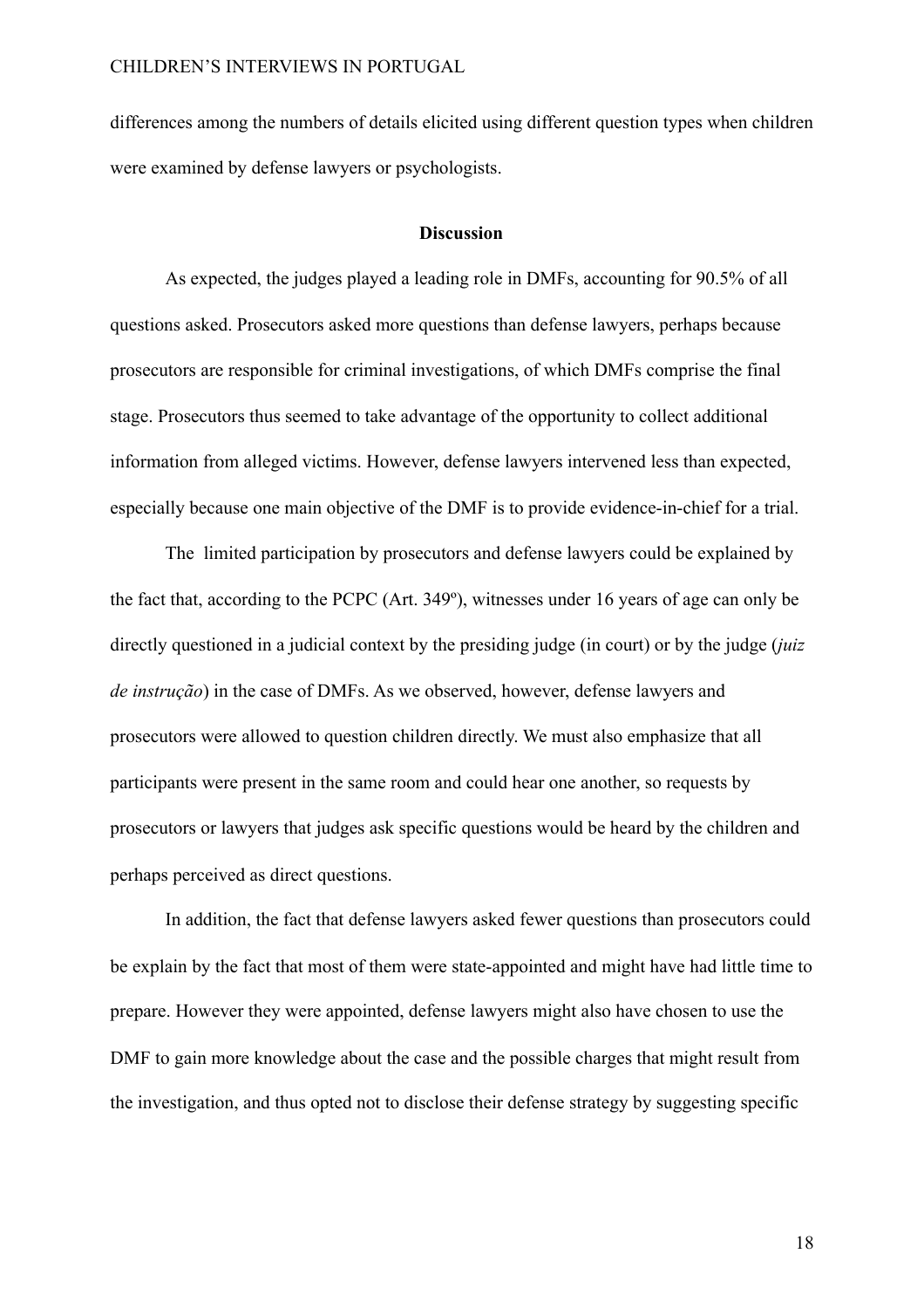lines of inquiry. In many cases, DMF proceedings provide defense lawyers with their first opportunity to learn about the allegations and possible charges.

As in other studies focused on in-court questioning (e.g., Andrews & Lamb, 2016; Andrews et al., 2015; Klemfuss et al., 2014; Stolzenberg & Lyon, 2014), and as we anticipated, option-posing questions were used most frequently by all DMF participants. Such questions thus seem to characterize the approach adopted by legal professionals questioning witnesses. In addition, the judges and prosecutors had access to the case files prior to the DMFs, so their extensive use of option-posing questions could indicate that the DMF was treated as a context in which to confirm their understanding and the validity of previously obtained evidence, rather than as an investigative interview. Clearly, our analyses showed that children had few opportunities in the DMFs to give free narrative accounts of alleged abusive events in response to open-ended prompts. Indeed, open-ended prompts were mainly used by psychologists, who participated in only 6 interviews.

 The excessive use of option-posing questions had an impact on the numbers and quality of details provided by the children. More than half of the details they provided were elicited using such prompts (see Table 2), and if we add details elicited using suggestive questions, roughly two-thirds of the details were elicited using recognition prompts. There is considerable evidence (Dent, 1986; Dent & Stephenson, 1979; Hutcheson, Baxter, Telfer, & Warden, 1995; Lamb & Fauchier, 2001; Leichtman & Ceci, 1995; Orbach & Lamb, 2001) that the use of recognition prompts increases the rates of error and contradiction, perhaps by increasing the pressure to respond, and, by signaling the interviewer's interests or expectations, also increasing the risks of acquiescence, suggestibility, and confirmatory bias.

 In the current field study, it was obviously not possible to verify the accuracy or inaccuracy of the information provided by the children. Nevertheless, based on experimental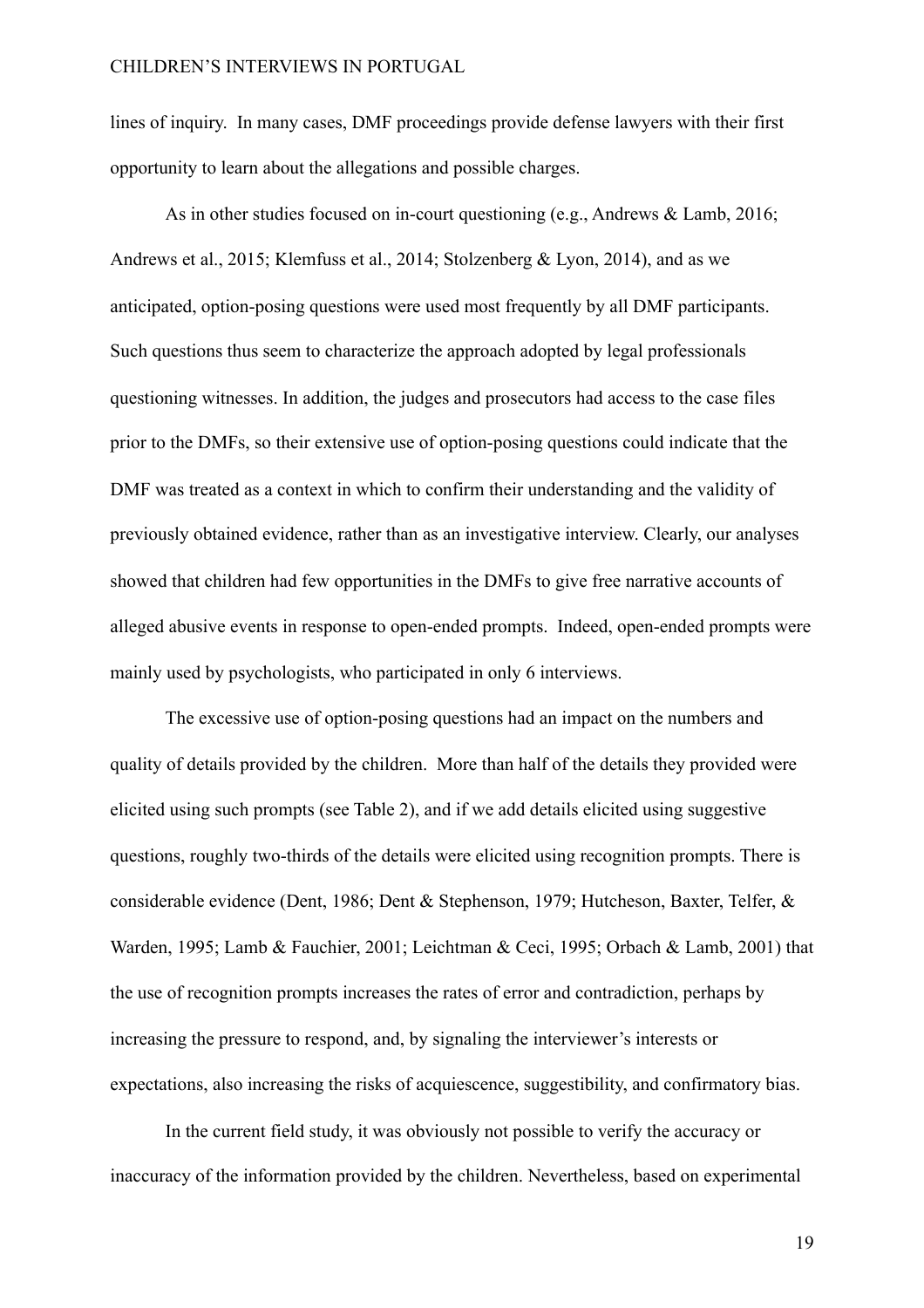analogue research (e.g., Brown et al., 2013; Ceci, Ross, & Toglia, 1987), the excessive reliance on recognition prompts in DMFs is concerning, because they create conditions that are known to elicit inaccurate information. In DMFs, for example, option-posing questions may encourage children to acquiesce to and validate other evidence, including other witness accounts. The fact that children responded to 90% of all prompts may suggest that they understood the seriousness and importance of the DMF, but it also magnified the riskiness of the option-posing and suggestive questions they were asked (Ceci, Ross, & Toglia, 1987; Ceci & Bruck, 1995; Quas et al., 2007).

 The extensive use of option-posing questions also limited children's opportunities for free recall and narrative responding and, consequently, led to decreases in the amount of relevant information provided. Open-ended questions were seldom asked. Thus, even if the children had been prepared and motivated to disclose and talk about incidents of abuse, the rigid and leading questioning process did not allow them to provide full and detailed accounts, in which additional relevant information could be provided spontaneously. Instead the questioning largely allowed children only to confirm aspects of the events that were already known. Narratives about the abuse incidents can have decisive effects on children's perceived credibility (Hershkowitz, Fisher, Lamb, & Horowitz, 2007) (Hershkowitz, Lamb, Sternberg & Esplin, 1997) (Feltis, Powell, Snow & Hughes-Scholes, 2010; Snow, Powell & Murfett, 2009).

 Delay is also an important factor to consider, especially in relation to young children, as the number of details remembered by children decreases over time (Hershkowitz et al., 2012; Lamb, Sternberg, & Esplin, 2000; Lamb et al., 2003). In the current study, lengthy delays between the alleged event and the DMF were common; they averaged 28 months. The DMF commonly comprises the last in a series of interviews, and thus often occurs many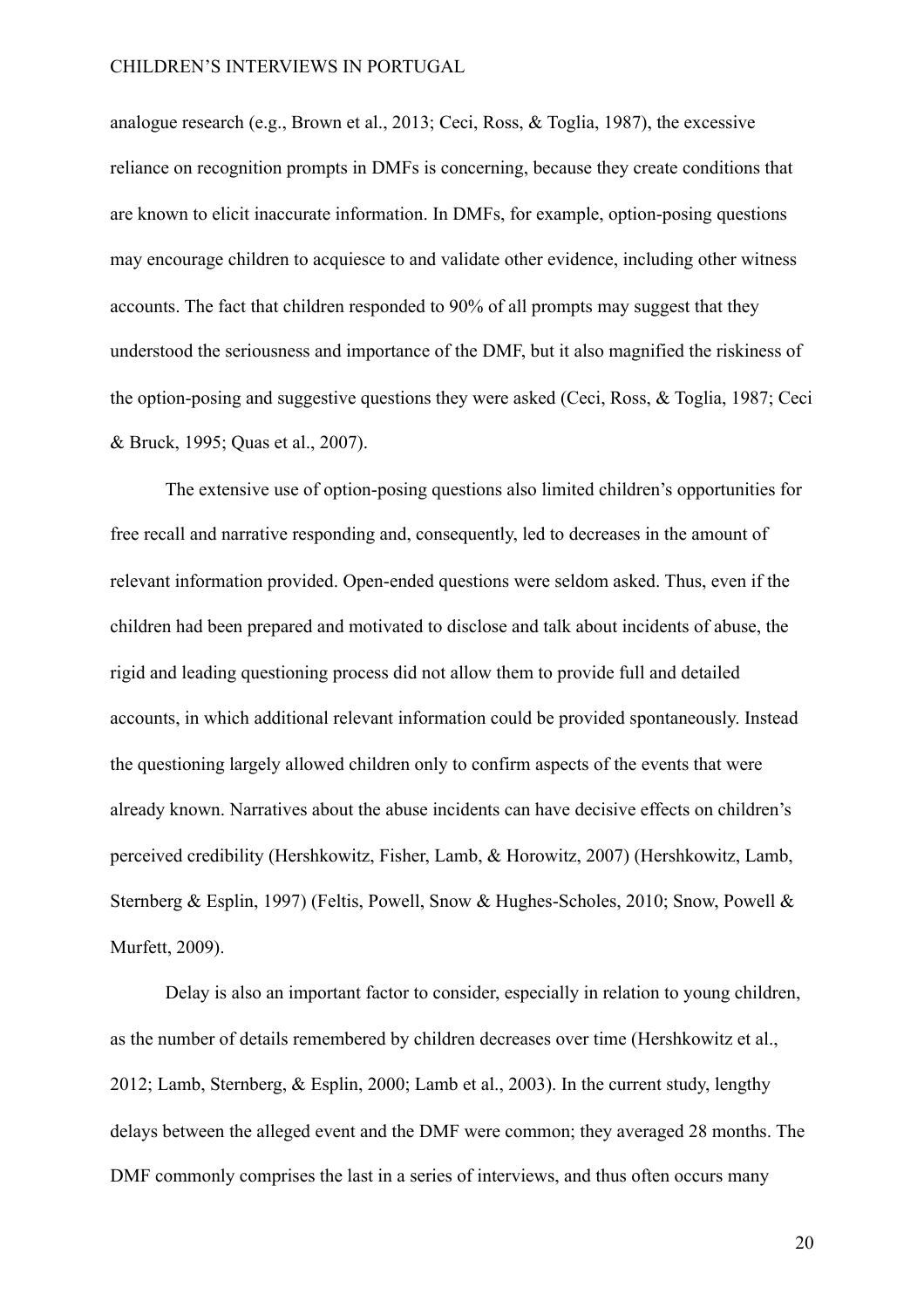months after allegations come to light (Peixoto, 2012; Ribeiro, 2009). Thus, aside from the poor quality of questioning, the delay and number of interviews provide additional opportunities for children's accounts to be contaminated, especially as the interviews are conducted without the help of structured interview protocols, are not commonly audio or video recorded, and are conducted by many different professionals (Peixoto et al., 2015). Long delays also prevent children from dealing emotionally with the abusive experiences, and require them to re-experience the abusive events in multiple interviews, taking place over a long period of time, with judicial decisions reached an average of 2 years after the first interview.

#### **Conclusion**

 The current study clearly showed that DMF interviews are characterized by an extensive use of option posing questions by all legal professionals. This increases the risk that children's memories will be contaminated. Further, the confirmatory approach, accomplished mainly by asking option-posing questions, denies children the opportunity to freely describe what happened to them, and does not comply with international guidelines about how children should be interviewed in judicial contexts. Instead, we recommend the use of a structured interview protocol as a standard for DMF proceedings. Peixoto, Ribeiro, and Alberto (2013) have argued that implementation of the NICHD Investigative Interview Protocol could solve the problems illustrated in this research. This interview protocol stimulates free-recall and increases the quantity and quality of information provided by children (Orbach et al., 2000), even those who are young (Hershkowitz et al., 2012; Lamb et al., 2003a) or have special needs (Brown, Lewis, & Lamb, 2015). The use of the NICHD Protocol also has a positive impact on credibility assessment (Hershkowitz, Fisher, Lamb, & Horowitz, 2007) and judicial decision-making (Pipe et al., 2013). For this reason the Protocol has been adopted in several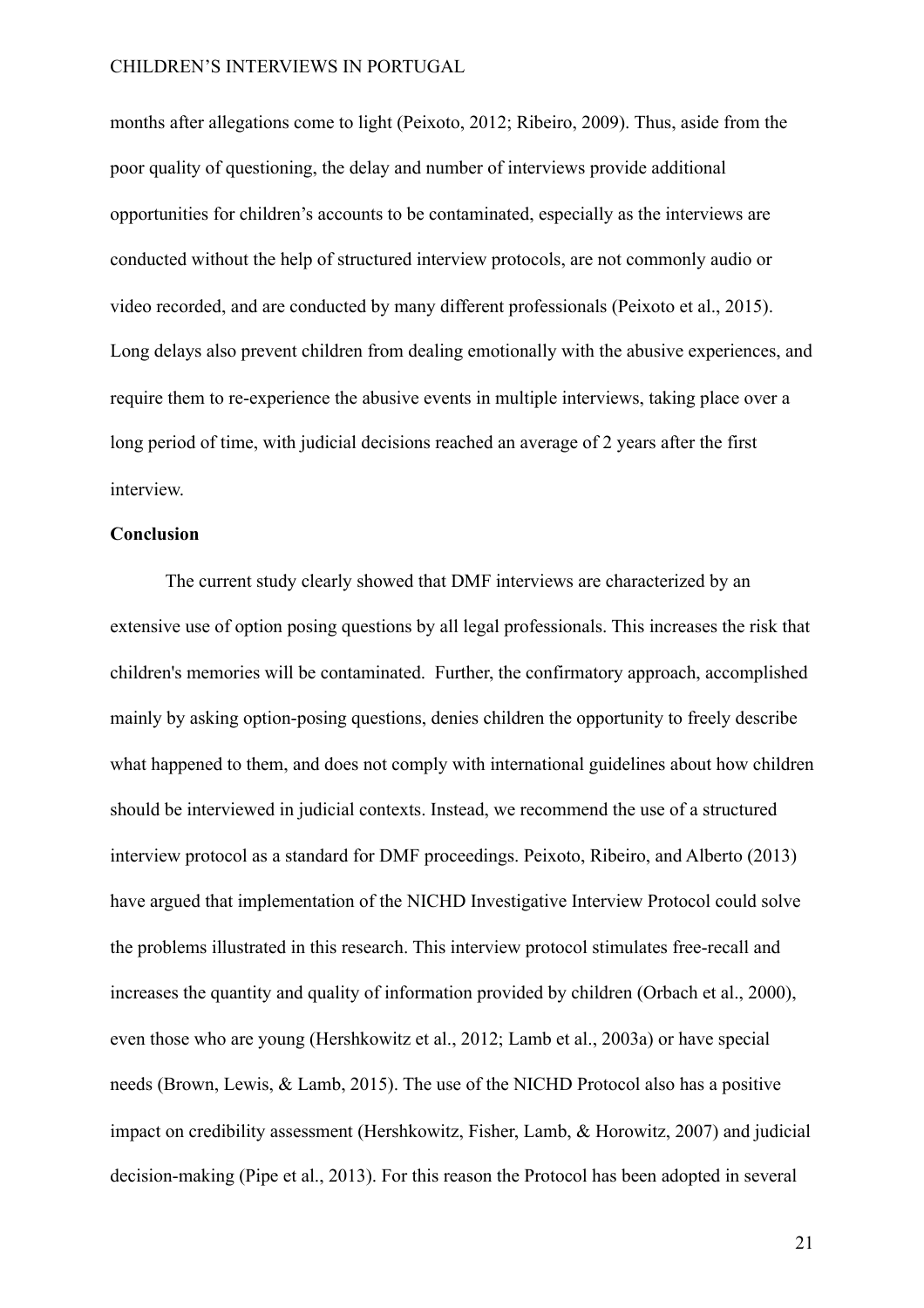jurisdictions around the world (La Rooy et al., 2015) and has been used successfully with Portuguese children participating in judicial contexts (Peixoto et al., 2015).

 The implementation of a structured interview protocol should be accompanied by a more extended set of practical changes. First of all, the DMF interview should, if possible, be the first and early formal interview, thus preventing loss of information, risk of contamination and secondary victimization (Ribeiro, 2009). The interviews should be conducted by specialized interviewers who have been properly trained (Lamb, Sternberg, Orbach, Hershkowitz, et al., 2000; Stewart, Katz, & La Rooy, 2011), and belong to an evaluation and feedback culture (Stewart, Katz, & La Rooy, 2011). To achieve these goals, the interviews should also be video-recorded, as recommended by international legislation (for example, the Lanzarote Convention) and national laws (e.g., PCPC). These changes will comprise a decisive step in the defense of children's rights and will promote a judicial system that is fair to both victims and suspects.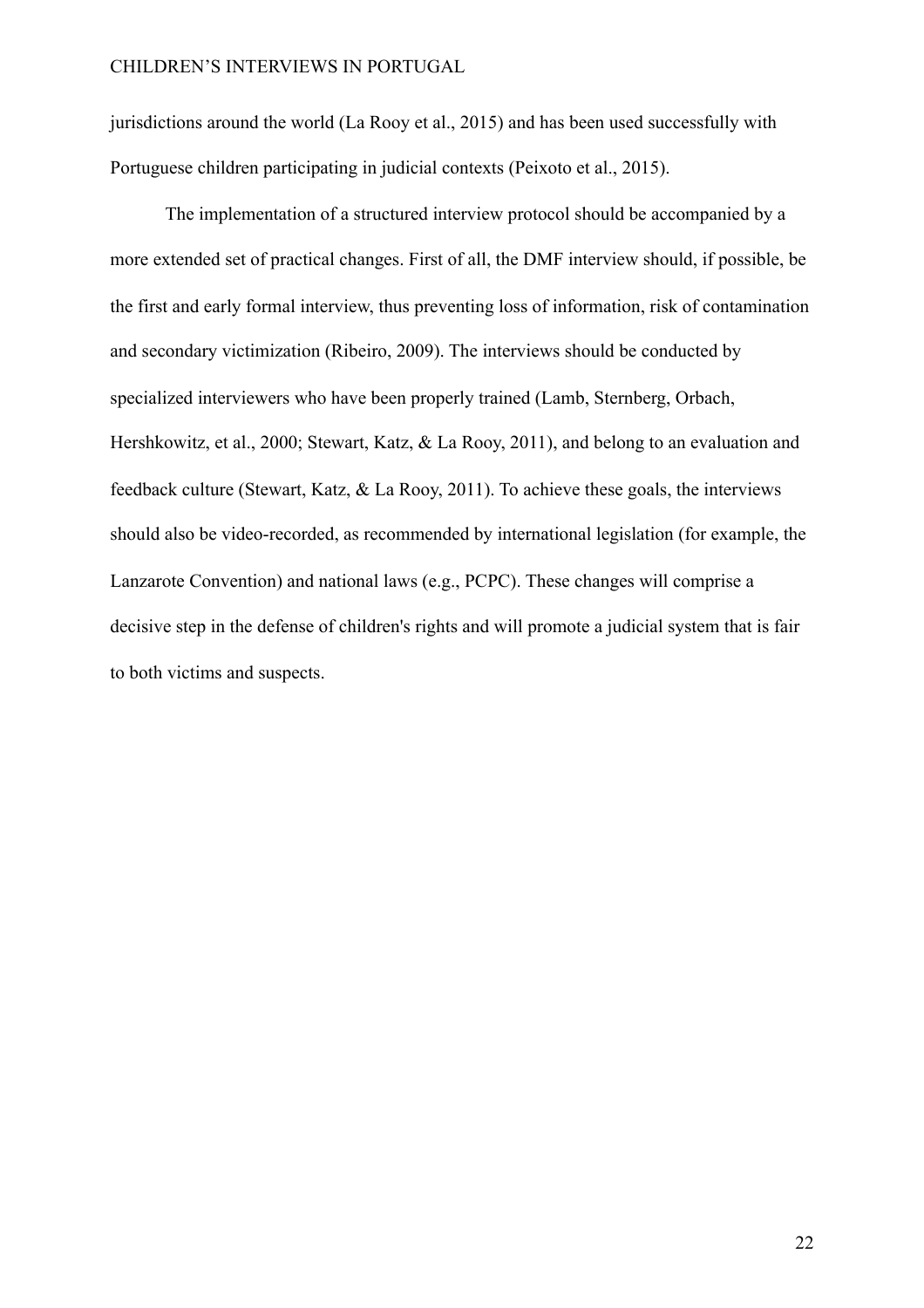#### **References**

- Ahern, E. C., Stolzenberg, S. N., & Lyon, T. D. (2015). Do prosecutors use interview instructions or build rapport with child witnesses? *Behavioral Sciences and the Law, 33*(4), 476-92. DOI:10.1002/bsl.2183
- American Professional Society on the Abuse of Children (APSAC). (2012). *Practice guidelines: Investigative interviewing in cases of alleged child abuse.* Retrieved from: http://www.apsac.org/
- Andrews, S. J., Lamb, M. E., & Lyon, T. D. (2015). Question types, responsiveness, and selfcontradictions when prosecutors and defense attorneys question alleged victims of sexual abuse. *Applied Cognitive Psychology*, *29*, 253-261. DOI:10.1002/acp.3103
- Andrews, S. J., & Lamb, M. E. (2016). How do Lawyers Examine and Cross-Examine Children in Scotland? *Applied Cognitive Psychology*. <http://doi.org/10.1002/acp.3286>
- Associação Portuguesa de Apoio à Vítima [APAV]. (2002). *Manual Core para atendimento de crianças vítimas de violência sexual*. Lisboa: Artes Gráficas Simões, Lda.
- Brown, D. A., Lamb, M. E., Lewis, C., Pipe, M.-E., Orbach, Y., & Wolfman, M. (2013). The NICHD Investigative Interview Protocol: An analogue study. *Journal of Experimental Psychology: Applied*, *19*(4), 367–382.<http://doi.org/10.1037/a0035143>
- Brown, D. A., & Lamb, M. E. (2015). Can Children Be Useful Witnesses? It Depends How They Are Questioned. *Child Development Perspectives*, *9*(4), 250–255. DOI:10.1111/ cdep.12142
- Brown, D. A., Lewis, C. N., & Lamb, M. E. (2015). Preserving the Past: An Early Interview Improves Delayed Event Memory in Children With Intellectual Disabilities. *Child Development*, *86*(4), 1031-1047. DOI:10.1111/cdev.12364
- Caridade, S., Ferreira, C. & Carmo, R. (2011). Declarações para Memória Futura de Menores Vítimas de Crimes Sexuais: Orientações para Técnicos Habilitados. In M. Matos, R. A. Gonçalves, & C. Machado (Eds.), *Manual de psicologia forense: Contextos, práticas e desafios* (pp. 65-85). Braga: Psiquilibrios.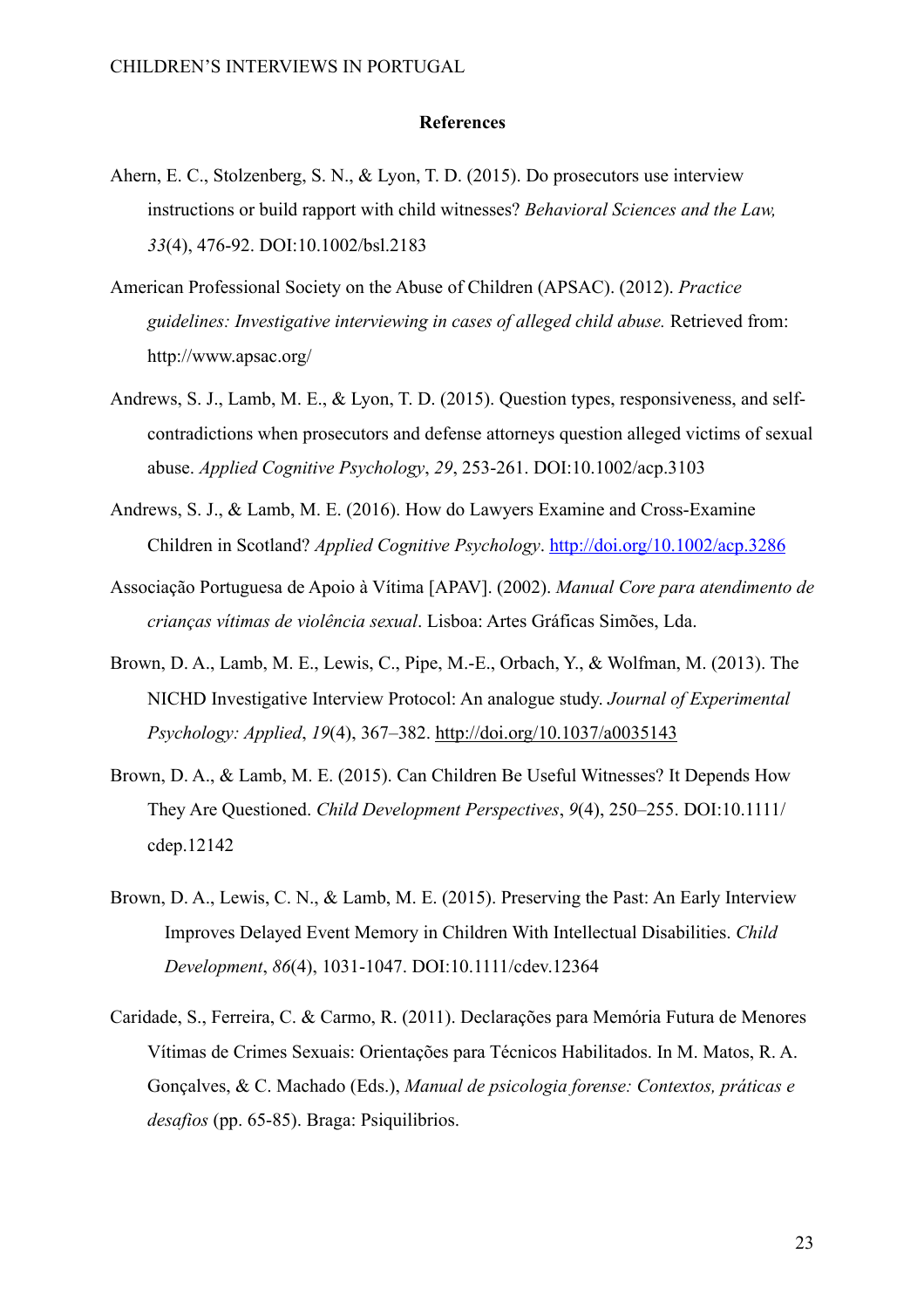- Ceci, S. J. & Bruck, M. (1995). J*eopardy in the courtroom: A scientific analysis of children's testimony*. Washington, DC: American Psychological Association.
- Ceci, S. J., Ross, D. F., & Toglia, M. P. (1987). Suggestibility of children's memory: Psycholegal implications. *Journal of Experimental Psychology: General*, *116* (1), 38– 49.

Código de Processo Penal (10.ª Ed.) (2009). Coimbra: Almedina.

- Comissão Nacional de Protecção de Crianças e Jovens em Risco [CNPCJR] (2011a). *Guia de Orientações para os Profissionais das Forças de Segurança na Abordagem de Situações de Maus Tratos*. Lisboa: CNPCJR.
- Comissão Nacional de Protecção de Crianças e Jovens em Risco [CNPCJR] (2011b). *Guia de Orientações para os Profissionais da Acção Social na Abordagem de Situações de Maus Tratos ou Outras Situações de Perigo*. Lisboa: CNPCJR.
- Davies, E., Henderson, E., & Hanna, K. (2010). Facilitating children to give best evidence: Are there better ways to challenge children's testimony. *Criminal Law Journal*, *34*(6), 347-362.
- Davies, E. & Seymour, F. W. (1998). Questioning child complainants of sexual abuse: analysis of criminal court transcripts in New Zealand. *Psychiatry, Psychology and Law*, *5*(1), 47-61. DOI: 10.1080/13218719809524919
- Dent, H. R. (1986). An experimental study of the effectiveness of different techniques of questioning mentally handicapped child witnesses. *British Journal of Clinical Psychology*, *25*(1), 13-17. DOI: 10.1111/j.2044-8260.1986.tb00666.x
- Dent, H. R. & Stephenson, G. M. (1979). An experimental study of the effectiveness of different techniques of questioning child witnesses. *British Journal of Clinical Psychology*, *18*(1), 41-51. DOI: 10.1111/j.2044-8260.1979.tb00302.x
- Evans, A. D. & Lyon, T. D. (2012). Assessing children's competency to take the oath in court: the influence of question type on children's accuracy. *Law and Human Behavior*, *36*(3), 195-205. DOI: 10.1037/h0093957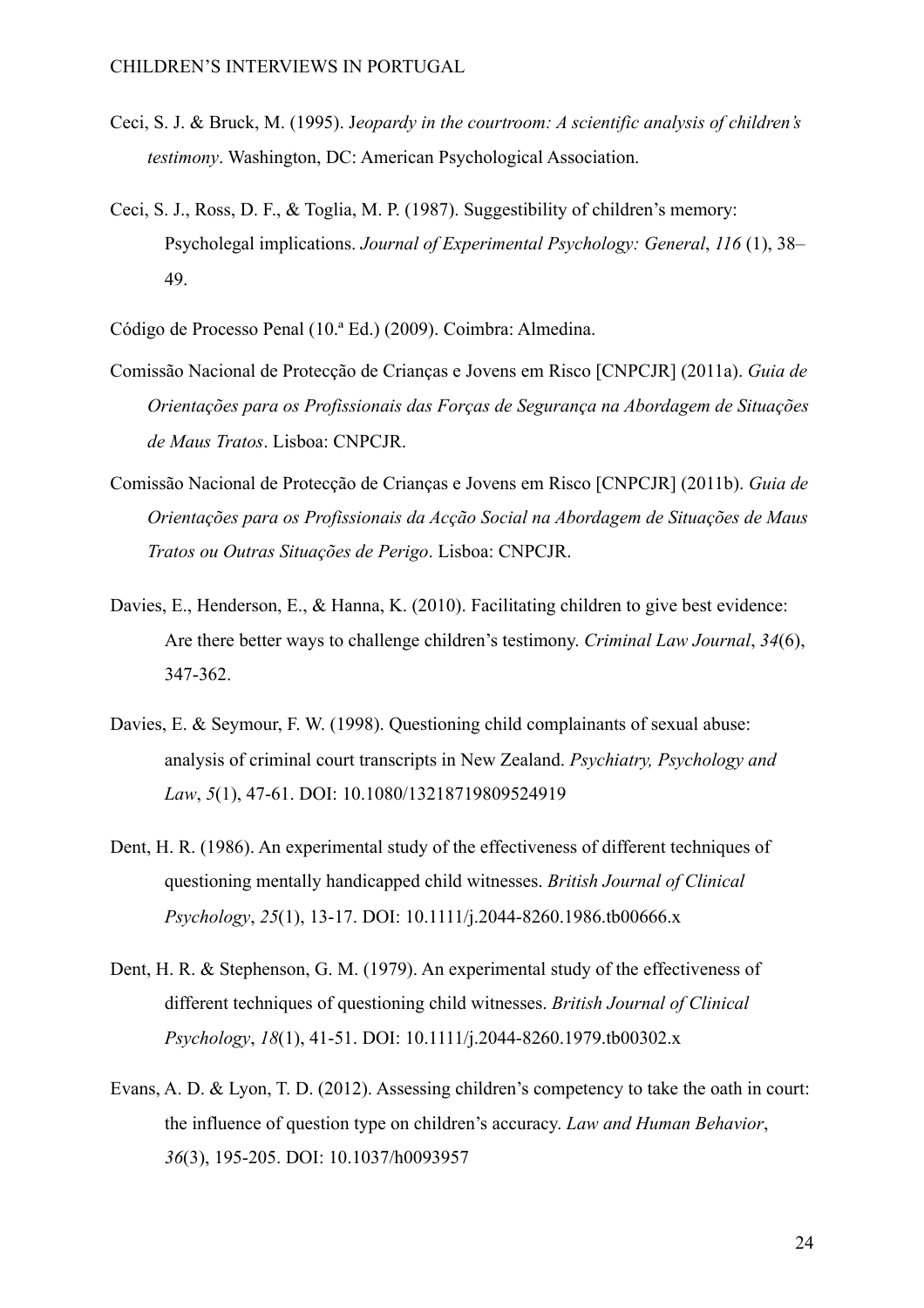- Feltis, B. B., Powell, M. B., Snow, P. C., & Hughes-Scholes, C. H. (2010). An examination of the association between interviewer question type and story-grammar detail in child witness interviews about abuse. Child Abuse & Neglect, 34(6), 407–413. http:// doi.org/10.1016/j.chiabu.2009.09.019
- Hanna, K., Davies, E., Crothers, C., & Henderson, E. (2012). Questioning child witnesses in New Zealand's criminal justice system: is cross-examination fair? *Psychiatry, Psychology and Law*, *19*(4), 530-546. DOI:10.1080/13218719.2011.615813

Hershkowitz, I., Lamb, M. E., Sternberg, K. J., & Esplin, P. W. (1997). The relationships among interviewer utterance type, CBCA scores, and the richness of children's responses. *Legal and Criminological Psychology*, *2*, 169–176.

- Hershkowitz, I., Fisher, S., Lamb, M. E., & Horowitz, D. (2007). Improving credibility assessment in child sexual abuse allegations: The role of the NICHD investigative interview protocol. *Child Abuse & Neglect*, *31*[\(2\), 99–110. http://doi.org/10.1016/](http://doi.org/10.1016/j.chiabu.2006.09.005) j.chiabu.2006.09.005
- Hershkowitz, I., Lamb, M. E., Orbach, Y., Katz, C., & Horowitz, D. (2012). The development of communicative and narrative skills among preschoolers: lessons from forensic interviews about child abuse. *Child Development, 83(2),* 611-622. DOI: 10.1111/j. 1467-8624.2011.01704.x
- Home Office. (2011). *Achieving best evidence in criminal proceedings. Guidance on interviewing victims and witnesses, and using special measures*. London: Home Office.
- Hutcheson, G. D., Baxter, J. S., Telfer, K., & Warden, D. (1995). Child witness statement quality: Question type and errors of omission. *Law and Human Behavior*, *19*, 631-648.
- Jack, F., Leov, J., & Zajac, R. (2014). Age-related differences in the free-recall accounts of child, adolescent, and adult witnesses. *Applied Cognitive Psychology, 28,* 30-38. DOI: 10.1002/acp.2951
- Klemfuss, J. Z., Quas, J. A. & Lyon, T. D. (2014). Attorneys' questions and children's productivity in child sexual abuse criminal trials. *Applied Cognitive Psychology*, *28*(5), 780-788. DOI:10.1002/acp.3048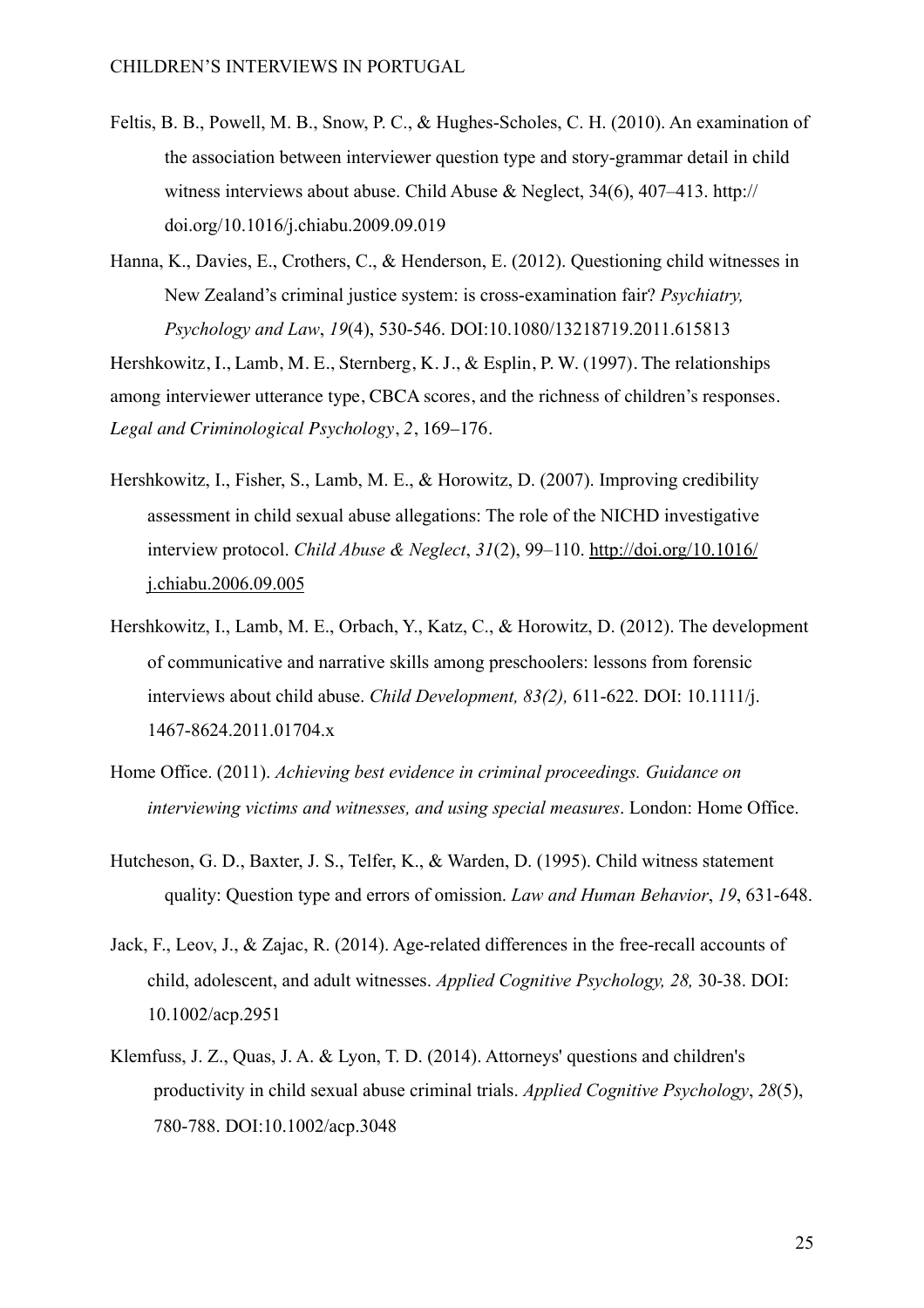- Lamb, M. E., & Fauchier, A. (2001). The effects of question type on self-contradictions by children in the course of forensic interviews. *Applied Cognitive Psychology*, *15*(5), 483–491. DOI:10.1002/acp.726
- Lamb, M. E., La Rooy, D. J., Malloy, L. C., & Katz, C. (Eds.). (2011). *Children's testimony: A handbook of psychological research and forensic practice*. Chichester; Wiley-Blackwell.
- Lamb, M. E., Hershkowitz, I., Sternberg, K. J., Esplin, P. W., Hovav, M., Manor, T., & Yudilevitch, L. (1996). Effects of Investigative Utterance Types on Israeli Children's Responses. *International Journal of Behavioral Development*, *19*(3), 627–638. DOI: 10.1080/016502596385721
- Lamb, M. E., Hershkowitz, I., Orbach, Y., & Esplin, P. W. (2008). *Tell me what happened: structured investigative interviews of child victims and witnesses*. Chichester; Wiley-Blackwell.
- Lamb, M. E., Sternberg, K. J., & Esplin, P. W. (2000). Effects of age and delay on the amount of information provided by alleged sex abuse victims in investigative interviews. *Child Development*, *71*(6), 1586-1596. DOI:10.1111/1467-8624.00250
- Lamb, M. E., Sternberg, K. J., Orbach, Y., Esplin, P. W., Stewart, H., & Mitchell, S. (2003a). Age differences in young children's responses to open-ended invitations in the course of forensic interviews. Journal of Consulting and Clinical Psychology, 71(5), 926–934. DOI:10.1037/0022-006X.71.5.926
- Lamb, M. E., Sternberg, K. J., Orbach, Y., Hershkowitz, I., & Horowitz, D. (2003b). Differences between accounts provided by witnesses and alleged victims of child sexual abuse. Child Abuse & Neglect, 27, 1019–1031. DOI: 10.1016/ S0145-2134(03)00167-4
- Lamb, M. E., Sternberg, K. J., Orbach, Y., Hershkowitz, I., Horowitz, D., & Esplin, P. W. The effects of intensive training and ongoing supervision on the quality of investigative interviews with alleged sex abuse victims. Applied Developmental Science, 2002, 6, 114-125.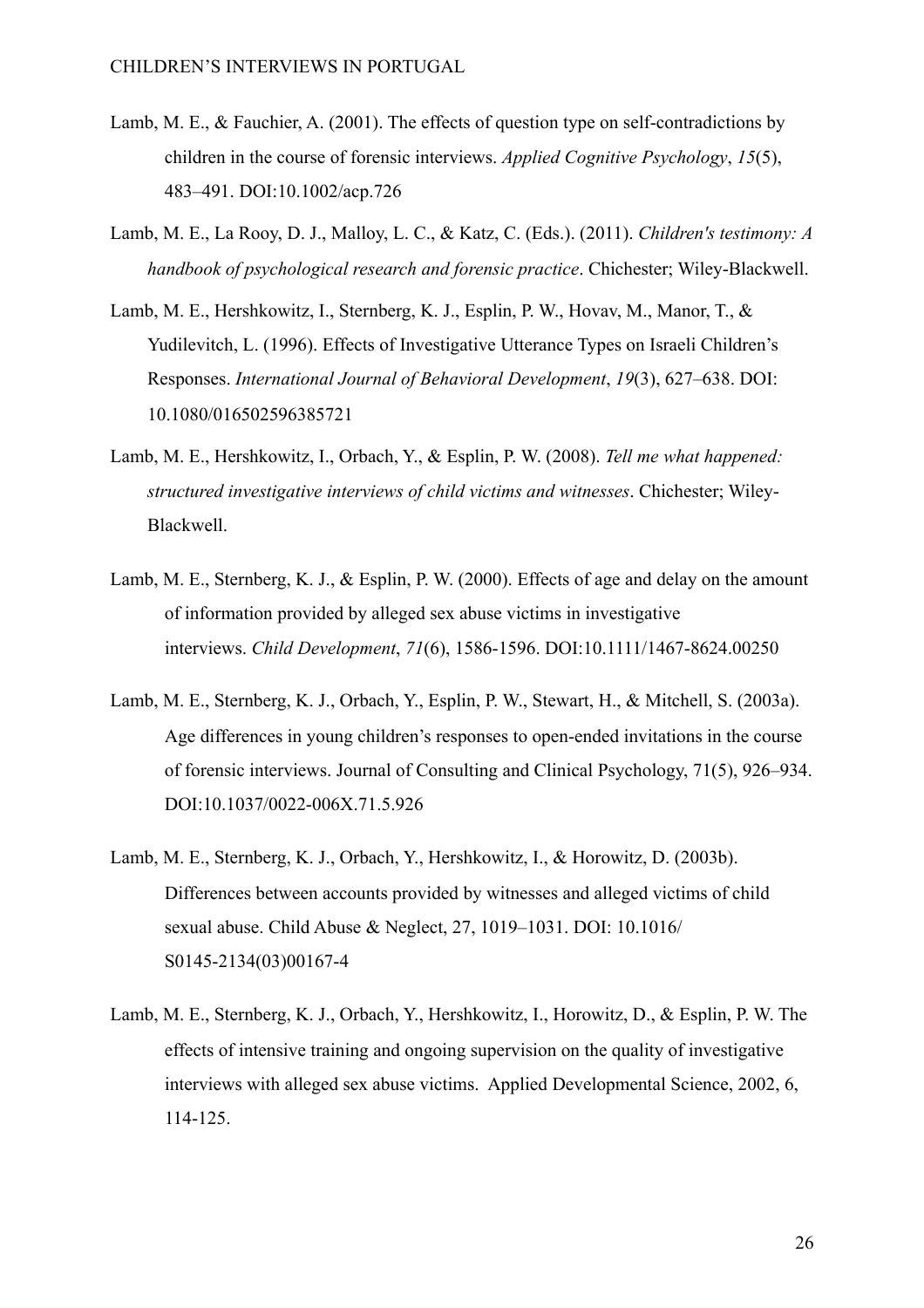- La Rooy, D. J., Brubacher, S. P., Aromäki-Stratos, A., Cyr, M., Hershkowitz, I., Korkman, J., Myklebust, T., Naka, M., Peixoto, C. E., Roberts, K. P., Stewart, H., & Lamb, M. E. (2015). The NICHD Protocol: A review of an international used evidence-based tool for training child forensic interviewers. *Journal of Criminological Research, Policy & Practice*, *1*(2), 76–89. <http://doi.org/10.1108/JCRPP-01-2015-0001>
- Leichtman, M. D. & Ceci, S. J. (1995). The effects of stereotypes and suggestion on preschoolers' reports. *Developmental Psychology, 31,* 568–578.
- Machado, C. (2002). Abuso sexual de crianças. In C. Machado & R. A. Gonçalves (Eds.), *Violência e vítimas de crime* (Vol. 2 - Crianças, pp. 40-94). Coimbra: Quarteto.
- Machado, C. (2005). Avaliação da credibilidade de alegações de abuso sexual: Consensos e controvérsias. *Revista "Psicologia Educação e Cultura"*, *IX* (2), 513-534.
- Machado, C., & Antunes, C. (2005). Avaliação de vítimas de abuso sexual. In R. A. Gonçalves & C. Machado (Eds.), *Psicologia forense* (pp. 207-229). Coimbra: Quarteto.
- Machado, C., Caridade, S., & Antunes, C. (2011). Avaliação psicológica de vítimas de abuso sexual. In M. Matos, R. A. Gonçalves, & C. Machado (Eds.), *Manual de psicologia forense: Contextos, práticas e desafios* (pp. 91-122). Braga: Psiquilibrios.
- Magalhães, T., Ribeiro, C., Jardim, P., Peixoto, C., Oliveira, R., Abreu, C., Pinheiro, F., & Guerra, C. (2010) Da Investigação inicial ao diagnóstico de abuso. In T. Magalhães (Coord.) *Abuso de Crianças e Jovens: Da suspeita ao diagnóstico. (*pp. 147-188). Lisboa-Porto: Lidel.
- Magalhães, T., & Ribeiro, C. (2007). A colheita de informação a vítimas de crimes sexuais. *Acta Médica Portuguesa*, *20*, 439-445.
- Manita, C. (2003). Quando as portas do medo se abrem... do impacto psicológico ao(s) testemunho(s) de crianças vítimas de abuso sexual. In *Actas do Encontro Cuidar da Justiça de Crianças e Jovens - A função dos Juízes Sociais*, (pp.229-253). Coimbra: Almedina.
- Orbach, Y., Hershkowitz, I., Lamb, M. E., Sternberg, K. J., Esplin, P. W., & Horowitz, D. (2000). Assessing the value of structured protocols for forensic interviews of alleged child abuse victims. *Child Abuse & Neglect*, *24*(6), 733–752.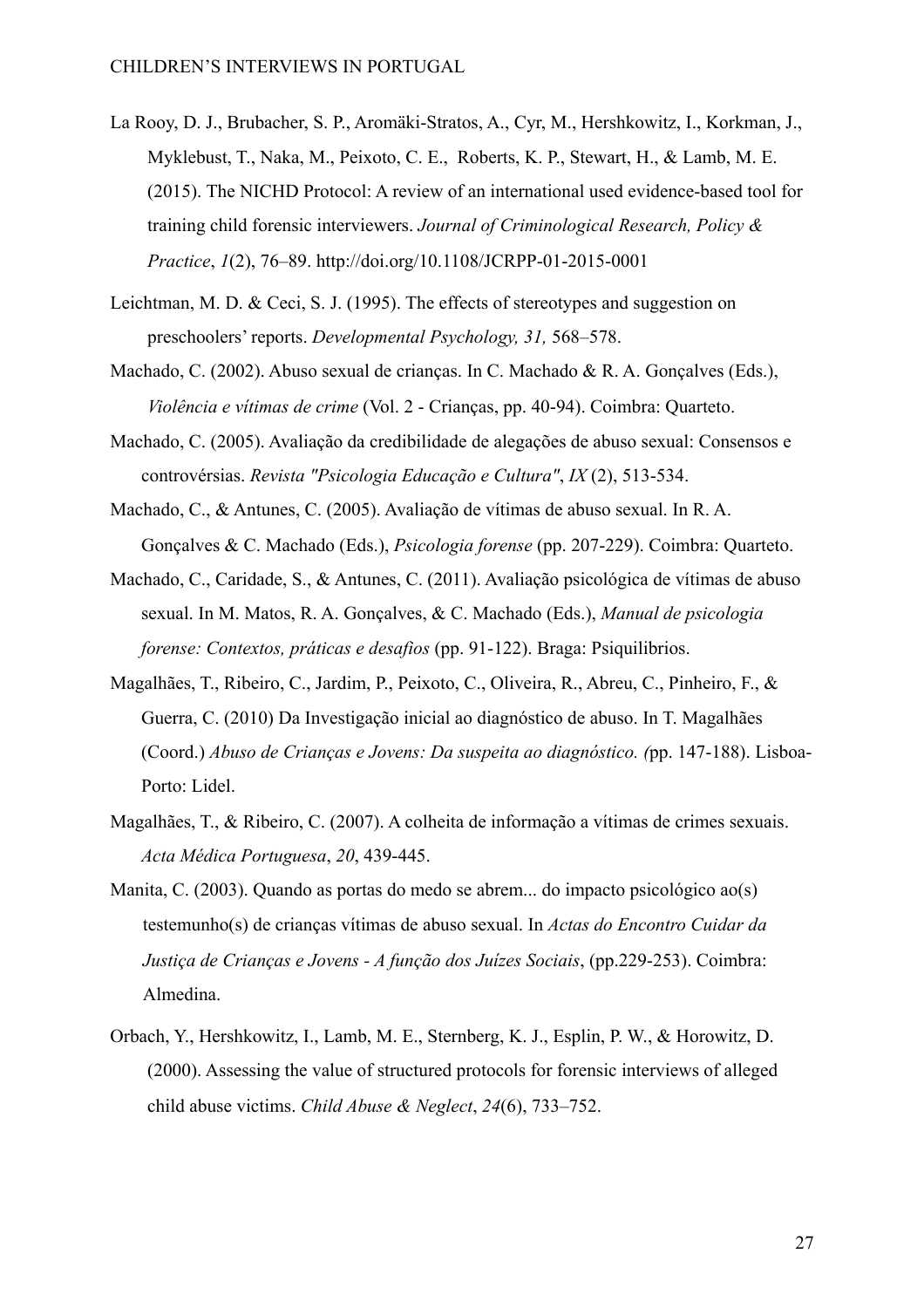- Orbach, Y., & Lamb, M. E. (2001). The relationship between within-interview contradictions [and eliciting interviewer utterances,](http://dx.doi.org/10.1016/S0145-2134(00)00254-4) *Child Abuse & Neglect*, *25*(3), 323–333. DOI: 10.1016/S0145-2134(00)00254-4
- Peixoto, C. E. (2012). *Avaliação da credibilidade de alegações de abuso sexual de crianças uma perspectiva psicológica forense*. FPCEUP: Porto.
- Peixoto, C. E., Ribeiro, C., & Alberto, I. (2013). O Protocolo de Entrevista Forense do NICHD: contributo na obtenção do testemunho da criança no contexto português. *Revista Do Ministério Público*, (134), 181–219.
- Peixoto, C. E., Ribeiro, C., Fernandes, R., & Almeida, T. (2015). Forensic Interviewing of witness in Portugal. In D. Walsh, G. Oxburgh, A. D. Redlich, & T. Myklebust (Eds.), *Contemporary developments and practices in investigative interviewing and interrogation: An international perspective* (Vol. 1, pp. 188–198). London: Routledge Press.
- Peixoto, C. E., Ribeiro, C., & Lamb, M. E. (2011). Forensic interview protocol in child sexual abuse. Why and what for? In T. Magalhães (Ed.), *Abuse & neglect series: To improve the management of child abuse and neglect* (1st ed., Vol. 1, pp. 133-160). Porto: SPECAN.
- Pipe, M.-E., Orbach, Y., Lamb, M. E., Abbott, C. B., & Stewart, H. (2013). Do case outcomes change when investigative interviewing practices change? *Psychology, Public Policy, and Law*, *19*(2), 179. DOI: 10.1037/a0030312
- Poole, D. A., & Lamb, M. E. (1998). *Investigative interviews of children: A guide for helping professionals.* Washington, DC: American Psychological Association.
- Quas, J. A., Malloy, L. C., Melinder, A., Goodman, G. S., Di'Mello, M., & Schaaf, J. (2007). Developmental differences in the effects of repeated interviews and interviewer bias on young children's event memory and false reports. *Developmental Psychology, 43*(4), 823.
- Ribeiro, C. (2009). *A criança na justiça: Trajectórias e significados do processo judicial de crianças vítimas de abuso sexual intrafamiliar*. Coimbra: Almedina.
- Saywitz, K., & Camparo, L. B. (2013). *Evidence-based child forensic interviewing: The developmental narrative elaboration interview*. New York, NY: Oxford University Press.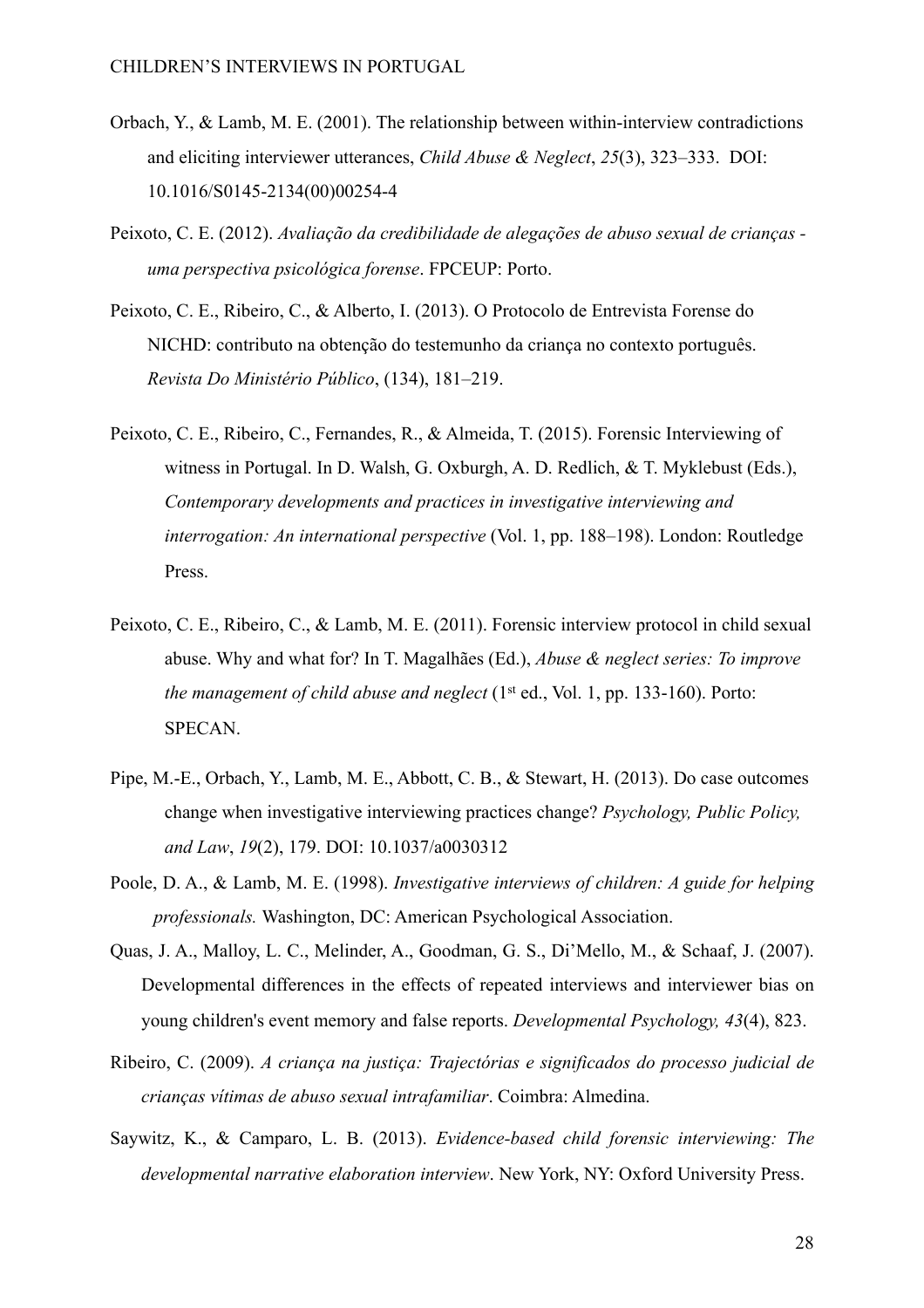- Saywitz, K. J., Lyon, T. D., & Goodman, G. S. (2011). Interviewing children. In J. E. B. Myers (Ed.), *The APSAC handbook on child maltreatment* (pp. 337–360). Newbury Park, CA: Sage Publications, Inc.
- Snow, P. C., Powell, M. B., & Murfett, R. (2009). Getting the story from child witnesses: exploring the application of a story grammar framework. Psychology, Crime & Law, 15(6), 555–568. http://doi.org/10.1080/10683160802409347
- Spencer, J, & Lamb, M. (2012). *Children and Cross-examination Time to Change the Rules?* Oxford: Hart Publishing.
- Stewart, H., Katz, C., & La Rooy, D. J. (2011). Training forensic interviewers. In M. E. Lamb, D. J. La Rooy, L. Malloy, & C. Katz (Eds.), *Children's testimony: A handbook of psychological research and forensic practice* (2nd ed., pp. 199-216). Chichester, UK: Wiley-Blackwell.
- Stolzenberg, S., & Lyon, T. D. (2014). How attorneys question children about the dynamics of sexual abuse and disclosure in criminal trials. *Psychology, Public Policy, & Law, 20*(1), 19-30*.* DOI: 10.1037/a0035000
- Waterman, A. H., Blades, M., & Spencer, C. P. (2001). Interviewing children and adults: The effect of question format on the tendency to speculate. *Applied Cognitive Psychology, 15,* 521-531. DOI: 10.1002/acp.741
- Waterman, A. H., Blades, M., & Spencer, C. P. (2004). Indicating when you do not know the answer: the effect of question format and interviewer knowledge on children's 'don't know' responses. *British Journal of Developmental Psychology, 22,* 335-348. DOI: 10.1348/0261510041552710
- Westcott, H., Davies, G., & Bull, R. (2002). *Children's testimony: A handbook of psychological research and forensic practice.* Chichester: Wiley.
- Zajac, R. & Cannan, P. (2009). Cross-examination of sexual assault complainants: a developmental comparison. *Psychiatry, Psychology and Law*, *16*, 36-54. DOI: 10.1080/13218710802620448
- Zajac, R., Gross, J. & Hayne, H. (2003). Asked and answered: Questioning children in the courtroom. *Psychiatry, Psychology and Law, 10*(1), 199–209. DOI: 10.1375/pplt. 2003.10.1.199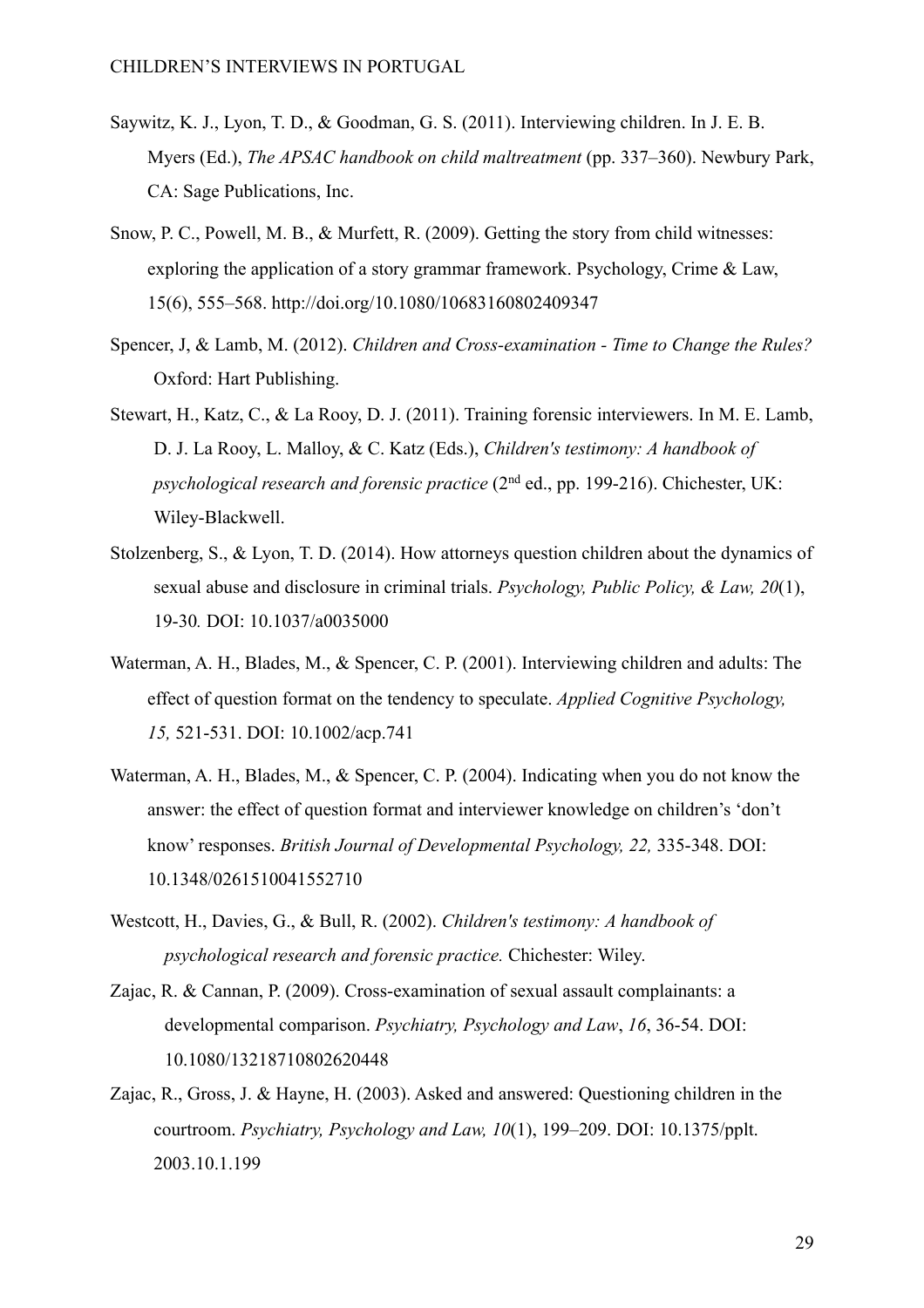Zajac, R., & Hayne, H. (2003). I don't think that's what really happened: The effect of crossexamination on the accuracy of children's reports. *Journal of Experimental Psychology: Applied*, *9*(3), 187-195. DOI: 10.1037/1076-898X.9.3.187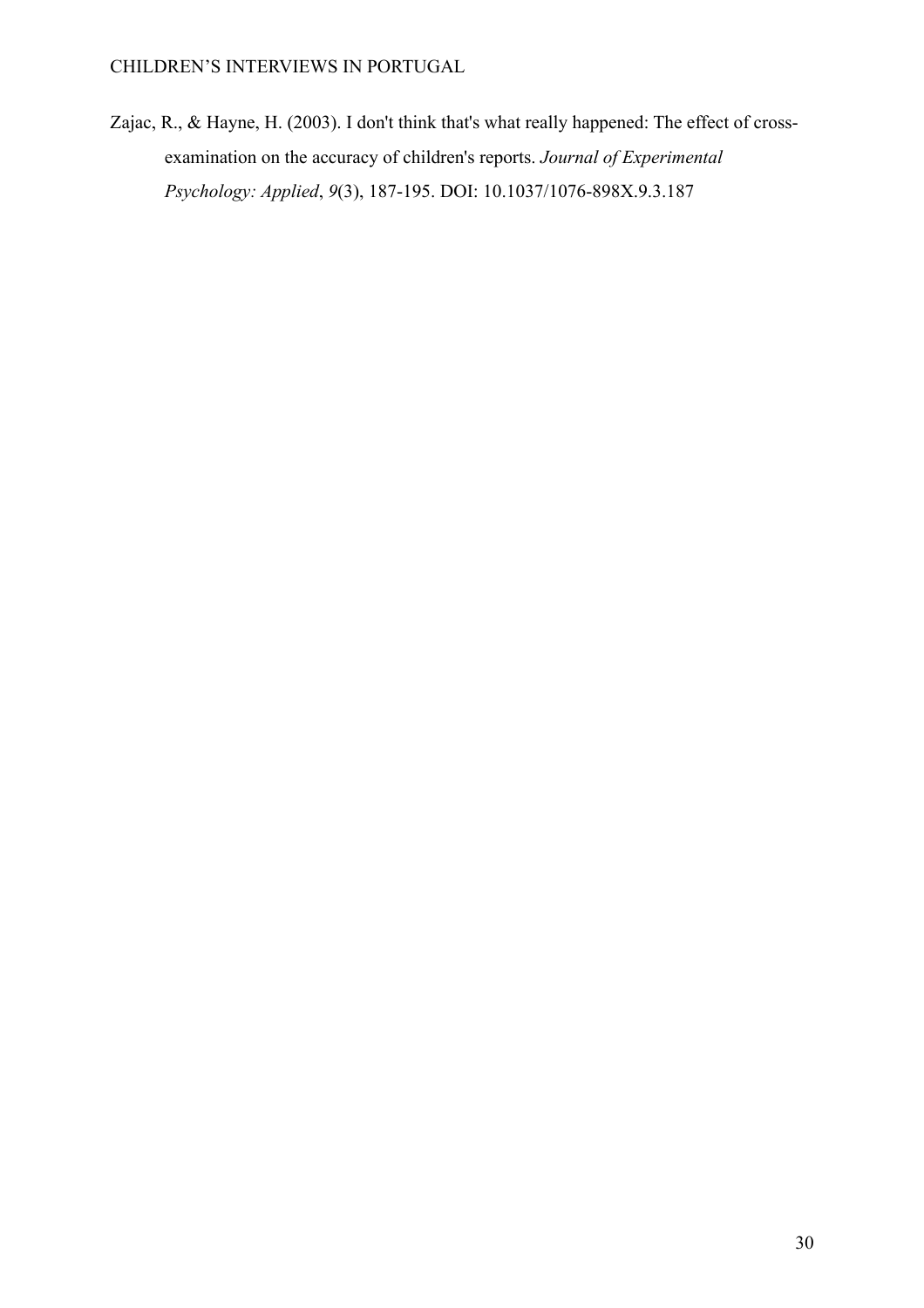## Table 1

Type of Question by Interviewer

|                   | <b>Question Type</b>      |                     |                  |                        |                   |
|-------------------|---------------------------|---------------------|------------------|------------------------|-------------------|
| Interviewer       | Invitation                | Directive           | Option<br>Posing | Suggestive             | $F_{1,136}$       |
|                   | M(SD)                     | M(SD)               | M(SD)            | M(SD)                  |                   |
| Judge             | $1.6$ $(.2)_{a}$          | 9.6(1) <sub>b</sub> | $39.6(3.3)_{c}$  | $6.8(.7)$ d            | 178.25<br>$\star$ |
| Prosecutor        | $.1(.1)_{a}$              | .7 $(.3)_{b}$       | $3.8(1)_{c}$     | $.5(.3)_{ab}$          | 22.49*            |
| Defense<br>Lawyer | $0(0)$ <sub>a</sub>       | .1 $(.1)_{ab}$      | .2 $(.1)_{bc}$   | $.0(.1)_{ab}$          | $8.57**$          |
| Psychologis<br>t  | $.2$ (.1) <sub>abcd</sub> | .1 $( .1)_{abcd}$   | $.1(.1)$ abed    | $0(0)$ <sub>abcd</sub> | 1.91              |

Notes. \**p* .001; \*\**p* .01 Different subscripts denote significant differences within utterance types.